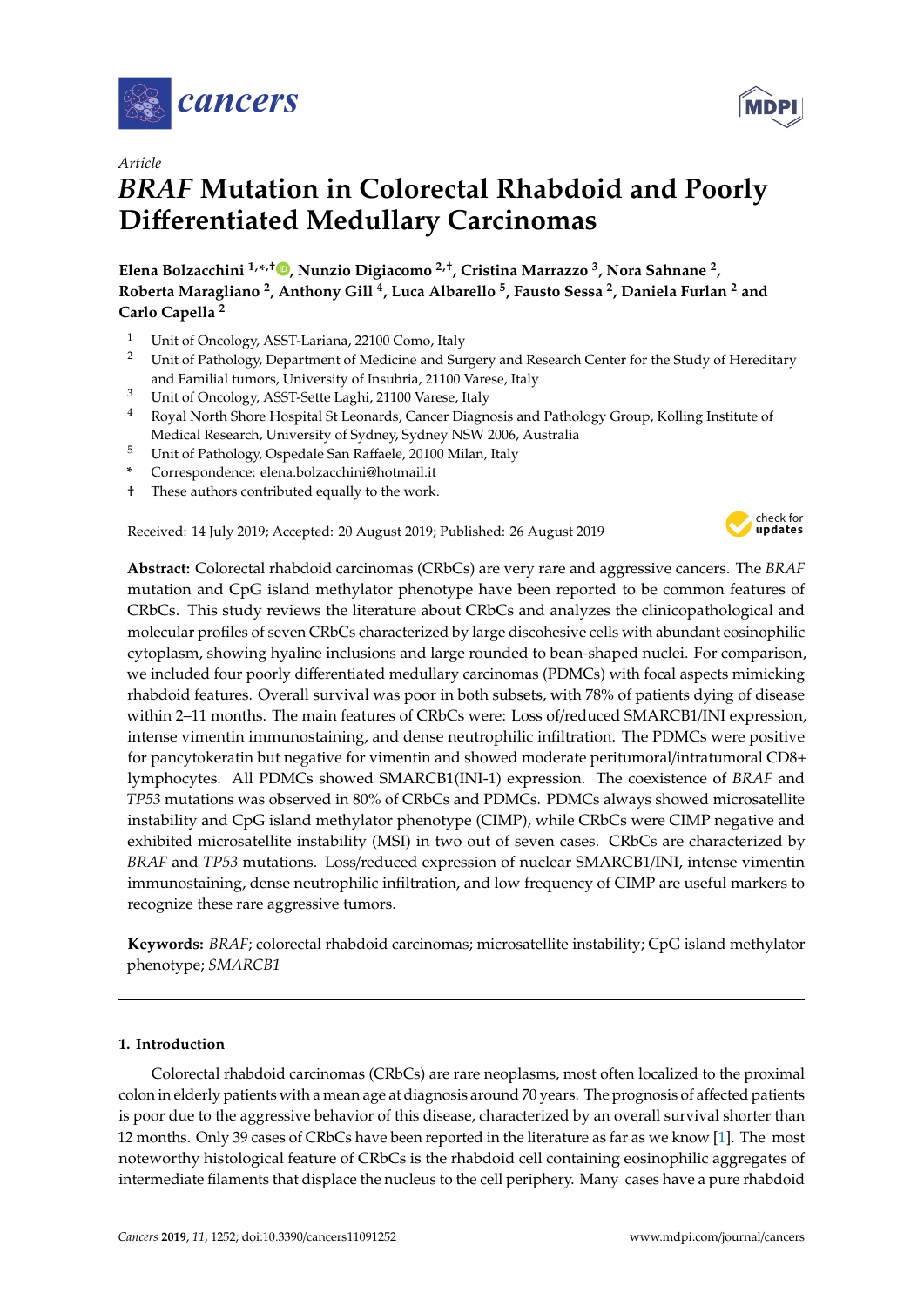morphology although they can be combined with more conventional forms of colorectal carcinomas (CRC) suggesting that they should be interpreted as rhabdoid carcinomas and not rhabdoid neoplasm equivalents of pediatric malignant rhabdoid tumors of the kidney and of the soft parts characterized by genetic inactivation of *SMARCB1* (SNF5, INI-1), a component of the switching/sucrose nonfermenting (SWI/SNF) chromatin remodeling complex [\[2\]](#page-11-1).

The events involved in CRbC pathogenesis remain poorly elucidated and include *SMARCB1* (INI-1) inactivation [\[1,](#page-11-0)[2\]](#page-11-1), *BRAF* V600E mutation [\[1](#page-11-0)[,3](#page-11-2)[,4\]](#page-11-3), epigenetics events and molecular features occurring in the serrated pathway [\[3\]](#page-11-2), and inactivation of centrosomal functions due to *CROCC* mutation [\[4\]](#page-11-3) (Table [1\)](#page-1-0).

<span id="page-1-0"></span>

| <b>Studies</b>                 | <b>MSI Status</b> | <b>BRAF</b>  | <b>KRAS</b>              |                          | PIK3CA CROCC             | INI-1 $\frac{1}{8}$ | <b>TP53</b>              | <b>CIMP</b> |
|--------------------------------|-------------------|--------------|--------------------------|--------------------------|--------------------------|---------------------|--------------------------|-------------|
| Kono et al. 2007 [5]           | <b>MSS</b>        |              | WT                       |                          |                          |                     |                          |             |
| Samalavicius et al. 2013 [6]   | <b>MSS</b>        | <b>V600E</b> | WT                       |                          |                          |                     |                          |             |
| Lee et al. 2013 (case 1) [7]   | <b>MSS</b>        | WT           | WT                       |                          | <b>WT</b>                | WT                  |                          |             |
| Lee et al. 2013 (case 2) [7]   | <b>MSS</b>        | <b>V600E</b> | WT                       |                          | <b>WT</b>                | WT                  |                          |             |
| Agaimy et al. 2014 [1]         | MSI               | <b>V600E</b> |                          |                          | $\overline{\phantom{0}}$ | <b>NEG</b>          |                          | <b>CIMP</b> |
| Moussaly et al. 2015 [8]       | <b>MSI</b>        |              |                          |                          |                          |                     |                          |             |
| Kalyan et al. 2015 [9]         | <b>MSS</b>        | WT           | Q61H                     | WT                       |                          | <b>POS</b>          | R273H                    |             |
| Wang et al. 2016 (case 1) [10] | <b>MSS</b>        | <b>V600E</b> |                          |                          |                          | <b>POS</b>          |                          |             |
| Wang et al. 2016 (case 2) [10] | MSI               | <b>V600E</b> | $\overline{\phantom{a}}$ | -                        |                          | <b>NEG</b>          | $\overline{\phantom{a}}$ |             |
| Wang et al. 2016 (case 3) [10] | <b>MSS</b>        | <b>V600E</b> |                          |                          |                          | POS                 |                          |             |
| Agaimy et al. 2016 [11]        | <b>MSS</b>        |              |                          |                          |                          | POS                 |                          |             |
| Remo et al. 2018 * [4]         | <b>MSS</b>        | WT           | WT                       |                          |                          |                     |                          |             |
| Remo et al. 2018 * [4]         | <b>MSS</b>        | <b>WT</b>    | WT                       |                          |                          |                     |                          |             |
| Remo et al. 2018 * [4]         | <b>MSS</b>        | WT           | <b>MUT</b>               |                          |                          | <b>POS</b>          |                          |             |
| Remo et al. 2018 * [4]         | <b>MSI</b>        | <b>V600E</b> |                          |                          |                          | POS                 |                          |             |
| Remo et al. 2018 (RC1) [4]     | MSI               | <b>V600E</b> | <b>WT</b>                |                          | A161S                    | WT                  |                          | <b>CIMP</b> |
| Remo et al. 2018 (RC2) ** [4]  | MSI               | <b>V600E</b> |                          |                          | V1885A                   | WT                  |                          | <b>CIMP</b> |
| Remo et al. 2018 (RC5) [4]     | <b>MSS</b>        | <b>V600E</b> | WT                       | -                        | WT                       | WT                  |                          |             |
| Remo et al. 2018 (RC6) [4]     | <b>MSS</b>        | <b>V600E</b> | G12V                     | $\overline{\phantom{a}}$ | WT                       | WT                  | $\overline{\phantom{a}}$ |             |
| Remo et al. 2018 (RC7) [4]     | <b>MSI</b>        | <b>V600E</b> | <b>WT</b>                |                          | WT                       | <b>WT</b>           |                          |             |
| Remo et al. 2018 (RC8) [4]     | <b>MSS</b>        | <b>WT</b>    | <b>WT</b>                |                          | WT                       | WT                  |                          |             |
| Remo et al. 2018 (RC9) [4]     | <b>MSI</b>        | <b>V600E</b> | WT                       | -                        | S1320I                   | WT                  |                          |             |
| Remo et al. 2018 (RC10) [4]    | <b>MSS</b>        | WT           | WT                       | $\overline{\phantom{a}}$ | WT                       | WT                  |                          |             |
| Remo et al. 2018 (RC11) [4]    | <b>MSI</b>        | <b>WT</b>    | WT                       | $\overline{\phantom{0}}$ | A1510T                   | WT                  |                          |             |
| Remo et al. 2018 (RC12) [4]    | <b>MSS</b>        | WT           | <b>WT</b>                |                          | WT                       | WT                  |                          |             |

**Table 1.** Molecular data of colorectal rhabdoid carcinomas (CRbCs) previously reported.

Legend: (-)—result not available; MSI—microsatellite instability; MSS—absence of microsatellite instability; CIMP—CpG island methylator phenotype; INI-1 §—molecular or immunohistochemical results were indicated: POS or NEG correspond to INI-1 positive expression or negative expression, respectively. WT indicates absence of gene mutation; \* CRbC quoted by Remo et al. 2018 [\[4\]](#page-11-3) as personal communication by Sanchez P.A.; \*\* previously published by Pancione et al. 2011 [\[12\]](#page-12-5).

We herein report seven new cases of this entity, examining in detail their clinicopathologic features. For comparison, we included four poorly differentiated medullary carcinomas (PDMCs) with focal aspects mimicking rhabdoid features. Immunohistochemical, genetic, and epigenetic analyses were performed to clarify the molecular alterations associated with this phenotype, with special emphasis on *BRAF* V600E mutation. In addition, we reviewed the literature on the cases of this entity reported so far.

# **2. Results**

#### *2.1. Clinicopathological Features*

The main clinicopathologic features of the seven patients with CRbC are reported in Table [2.](#page-2-0) Patients were four males and three females, aged 63–85 years (mean age: 70.5 years; median age: 65 years). Four tumors were localized in the right colon (one in the cecum, one in the ascending colon, and two in the hepatic flexure) and three in the left colon (one in the splenic flexure, one in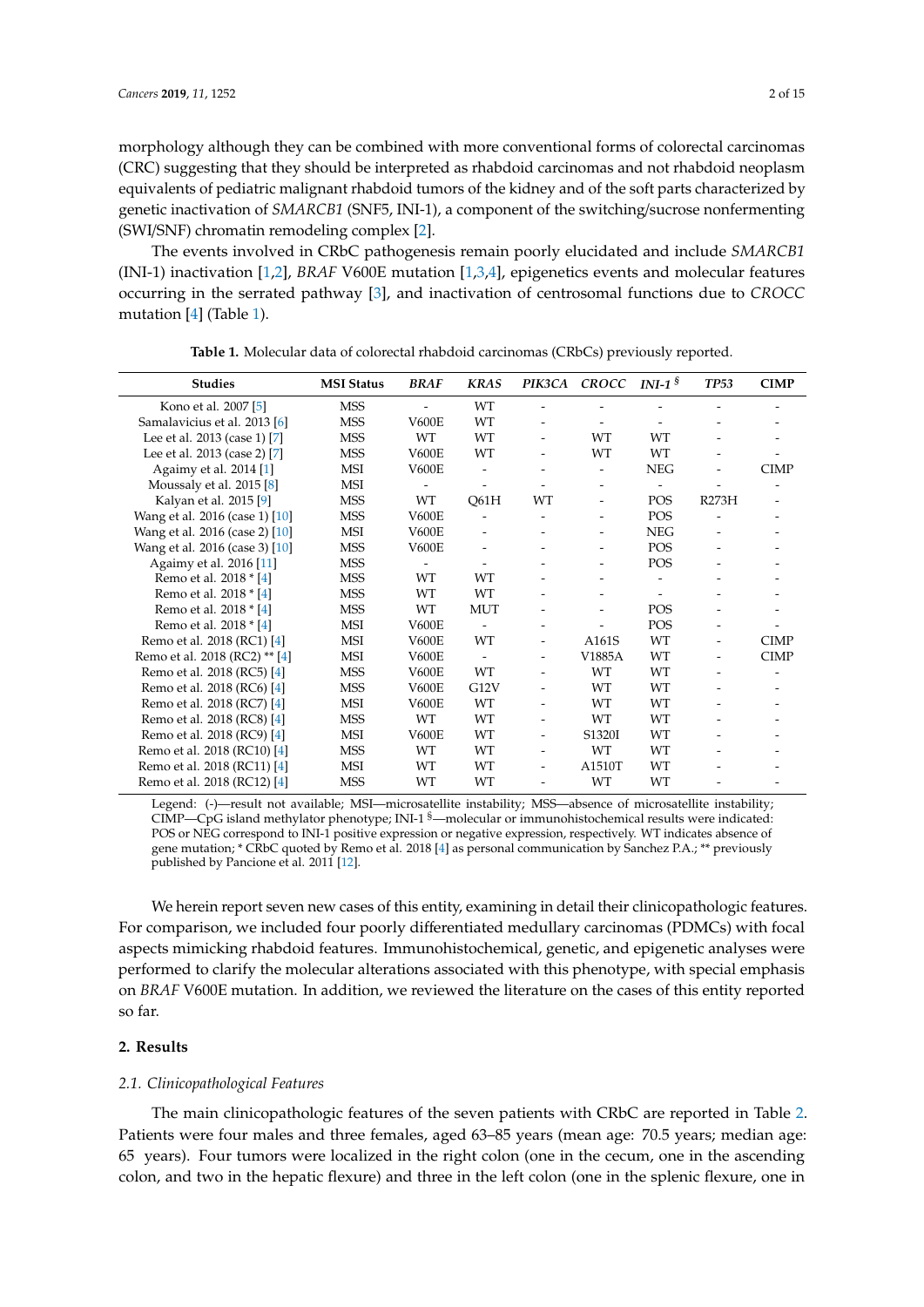the sigmoid colon, and one in the rectum). Presenting symptoms included nonspecific abdominal symptoms, weight loss, and evidence of gastrointestinal bleeding. All patients underwent radical surgical procedures (right-sided or left-sided colectomy with node dissection). Five of the six patients, for whom detailed data were available, had positive regional nodes and three of them also had intra-abdominal and/or liver metastases. The stage evaluated after surgical procedures was IIA for one patient, IIIB for two patients, IIIC for two patients, IVA for one patient, and was not defined in one case. Five patients died of disease within 2–11 months (mean 5.5 months) after surgery. Two patients are still alive (May 2019) 186 months and 216 months, respectively, after surgery.

<span id="page-2-0"></span>**Table 2.** Clinicopathological data of CRbCs and poorly differentiated medullary carcinomas (PDMC) included in our study.

| Cases                          | Gender | Age | <b>Site</b>     | <b>Size</b><br>(c <sub>m</sub> ) | <b>Type</b>              | Metastases Stage         |             | <b>Treatment</b> | Outcome*           |
|--------------------------------|--------|-----|-----------------|----------------------------------|--------------------------|--------------------------|-------------|------------------|--------------------|
| CRbC1                          | F      | 63  | Hepatic flexure | 10                               | Pure                     | N                        | ШC          | Surgery          | 2 months           |
| CRbC2                          | F      | 76  | Sigmoid colon   | 4                                | Pure                     | $\overline{\phantom{a}}$ | -           | $Surgery + CT$   | 7 months           |
| CR <sub>b</sub> C <sub>3</sub> | М      | 85  | Splenic flexure | 6                                | Pure                     | N, L                     | <b>IVA</b>  | Surgery          | 2 months           |
| CRbC <sub>4</sub>              | M      | 65  | Cecum           | h                                | Pure                     | N                        | <b>IIIB</b> | Surgery          | 216 months (alive) |
| CR <sub>b</sub> C <sub>5</sub> | M      | 63  | Rectum          | 6                                | Pure                     | N                        | <b>IIIC</b> | Surgery          | 10 months          |
| CR <sub>b</sub> C <sub>6</sub> | М      | 64  | Hepatic flexure | 6                                | Combined                 | N                        | <b>IIIB</b> | Surgery          | ۰                  |
| CR <sub>b</sub> C <sub>7</sub> | F      | 77  | Ascending colon | 7                                | Combined                 | absence                  | IIА         | Surgery          | 187 months (alive) |
| PDMC <sub>1</sub>              | M      | 79  | Ascending colon | 10                               | -                        | N                        | ШC          | Surgery          | 11 months          |
| PDMC <sub>2</sub>              | F      | 94  | Ascending colon | 8                                | $\overline{\phantom{a}}$ | N                        | ШC          | Surgery          | 5 months           |
| PDMC <sub>3</sub>              | F      | 53  | Sigmoid colon   | 13                               | $\overline{\phantom{0}}$ | N                        | ШC          | Surgery          |                    |
| PDMC <sub>4</sub>              | М      | 73  | Cecum           | 8                                | $\overline{\phantom{0}}$ | N                        | <b>IIIC</b> | Surgery          | 124 months (alive) |

Legend: F—female; M—male; N—lymph node; L—liver; CT—chemotherapy, (-)—data not available; \* time from diagnosis to death was reported or to the last follow-up if the patient was alive.

Patients with PDMCs were two males and two females aged 53–94 years (mean: 75 years; median 76 years). Three neoplasms were in the right colon (two in the ascending colon and one in the cecum) and one neoplasm was in the left colon (sigmoid colon). All four patients underwent radical surgical treatment, and all were at stage IIIC. Two patients died of disease within 5–11 months (average 8 months), one patient is still alive after 124 months (May 2019). For one case, the follow-up was not available.

## *2.2. Pathologic Findings*

Grossly, the neoplasms (both CRbCs and PDMCs) were reported as huge ulcerated masses completely replacing the intestinal wall, measuring from 4–13 cm (average size: 7.6 cm). Histologically, CRbCs consisted of sheets of poorly cohesive cells subdivided in clusters by delicate strands of stroma (Figure [1A](#page-3-0)). Two types of neoplastic cells were found: Large pleomorphic rhabdoid cells and smaller round to polygonal cells. The large cells had pleomorphic eccentrically located nuclei and abundant cytoplasm containing large eosinophilic paranuclear "rhabdoid" inclusions (Figure [1A](#page-3-0),I). The smaller cells were more uniform in size and had less abundant cytoplasm with less evident eosinophilic bodies. The proportion of the different cell types varied between tumors. The rhabdoid cellular aspects were predominant (>75%) in five cases and patchy in two cases. One case had a focal adenocarcinomatous component and another case showed solid medullary areas that blended with rhabdoid areas. Extensive coagulative necrosis was detected in all cases. All neoplasms contained among the tumor cells many infiltrating neutrophils with several cells showing emperipolesis. Tumor budding was present in all cases and graded as high. On the contrary, both the intratumoral and peritumoral lymphoid infiltration was absent or inconspicuous in all cases. Prominent vascular space invasion was detected in all cases and perineural invasions in two cases. Mitoses per 2 mm<sup>2</sup> varied from 8–38 (average 16).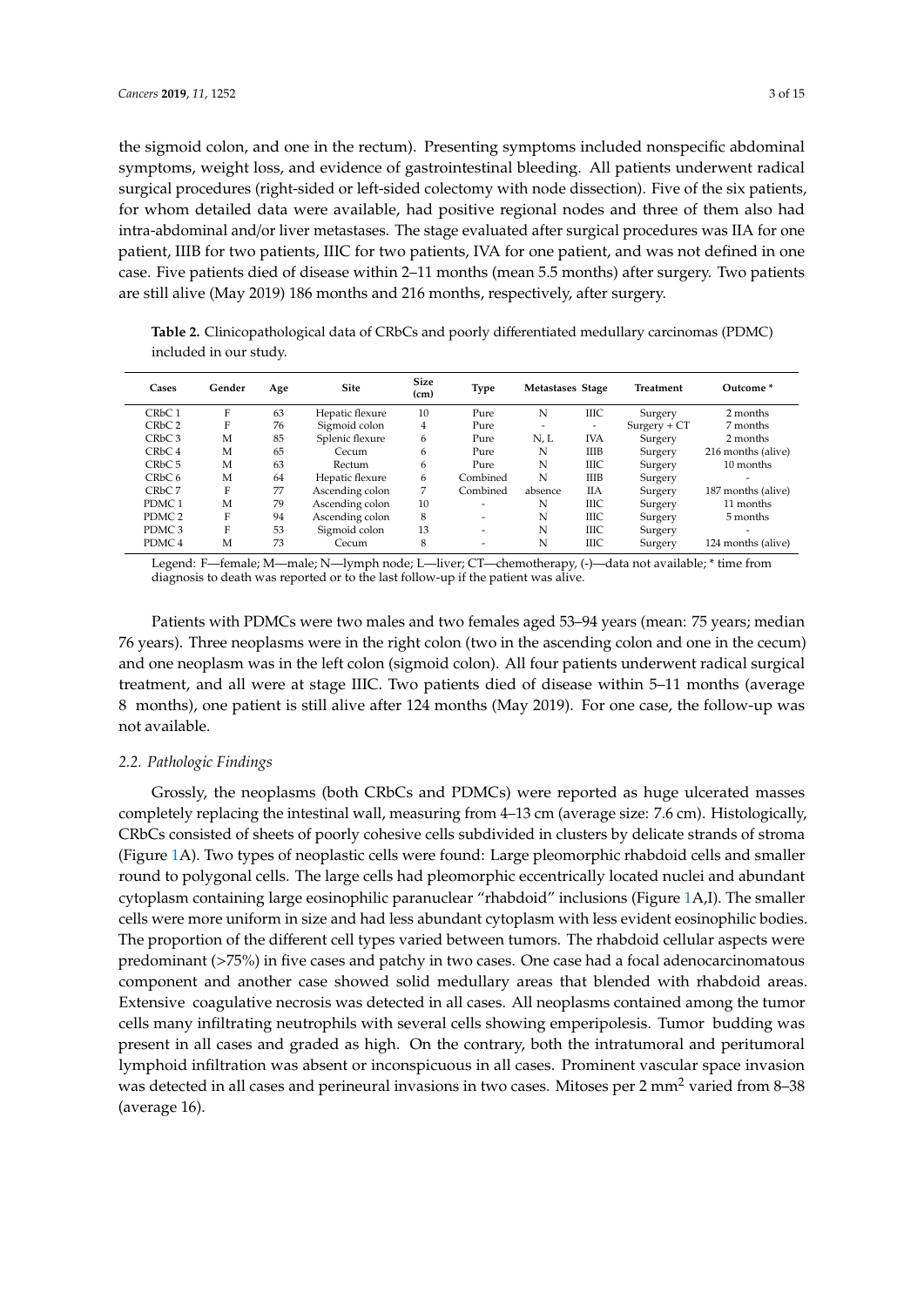<span id="page-3-0"></span>

Figure 1. Morphological and immunohistochemical features in CRbCs and PDMCs. (A) and (I) CRbC showing non-cohesive rhabdoid cells admixed with numerous neutrophils (hematoxylin and eosin stain, 141 stain, 200× and 400×, scale bar 100 and 50 µm); (**B**) PDMC showing a cohesive medullary area 200× and 400×, scale bar 100 and 50 µm); (**B**) PDMC showing a cohesive medullary area adjoining an area of loosely cohesive cells (hematoxylin and eosin stain, 200x, scale bar 100  $\mu$ m); (C) CrbC with strong immunostaining for vimentin predominantly in the paranuclear region of the cytoplasm (vimentin, 200×, scale bar 100 μm); (**D**) PDMC showing negative immunostaining for vimentin (vimentin, 200×, scale bar 100 μm); (**E**) complete loss of SMARCB1 (INI) expression) in a CRbC (INI-1, 400×, scale bar 50 µm); (**F**) loosely cohesive area of a PDMC showing SMARCB1 (INI) nuclear positivity (INI-1, 200 $\times$ , scale bar 100 µm); (G) p53 nuclear expression in a CRbC (p53, 400 $\times$ , scale bar 50 µm); (H) beta catenin nuclear expression in a CRbC (beta catenin, 400×, scale bar 50 µm); (**L**) CRbC showing few 149 (**L**) CRbC showing few CD8-positive tumor infiltrating lymphocytes (CD8, 400×, scale bar 50 µm). CD8-positive tumor infiltrating lymphocytes (CD8, 400×, scale bar 50 µm).

PDMCs contained solid areas of medullary carcinoma alternating with areas of loosely cohesive paranuclear cytoplasmic hyaline inclusions (Figure 1B). Focal areas of glandular differentiation with mucin production and groups of signet ring cells were identifiable in two cases. Compared to CRbCs, PDMCs showed more frequent expansive growth, minor budding, more abundant stromal component, more consistent peritumoral lymphoid infiltration, and comparable tumor necrosis and vascular spaces invasion. medium to large sized cells with eccentric nuclei and eosinophilic cytoplasm, but without well-defined

156 Somatic mutation analysis by next gereration sequencing (NGS) sequencing was possible in all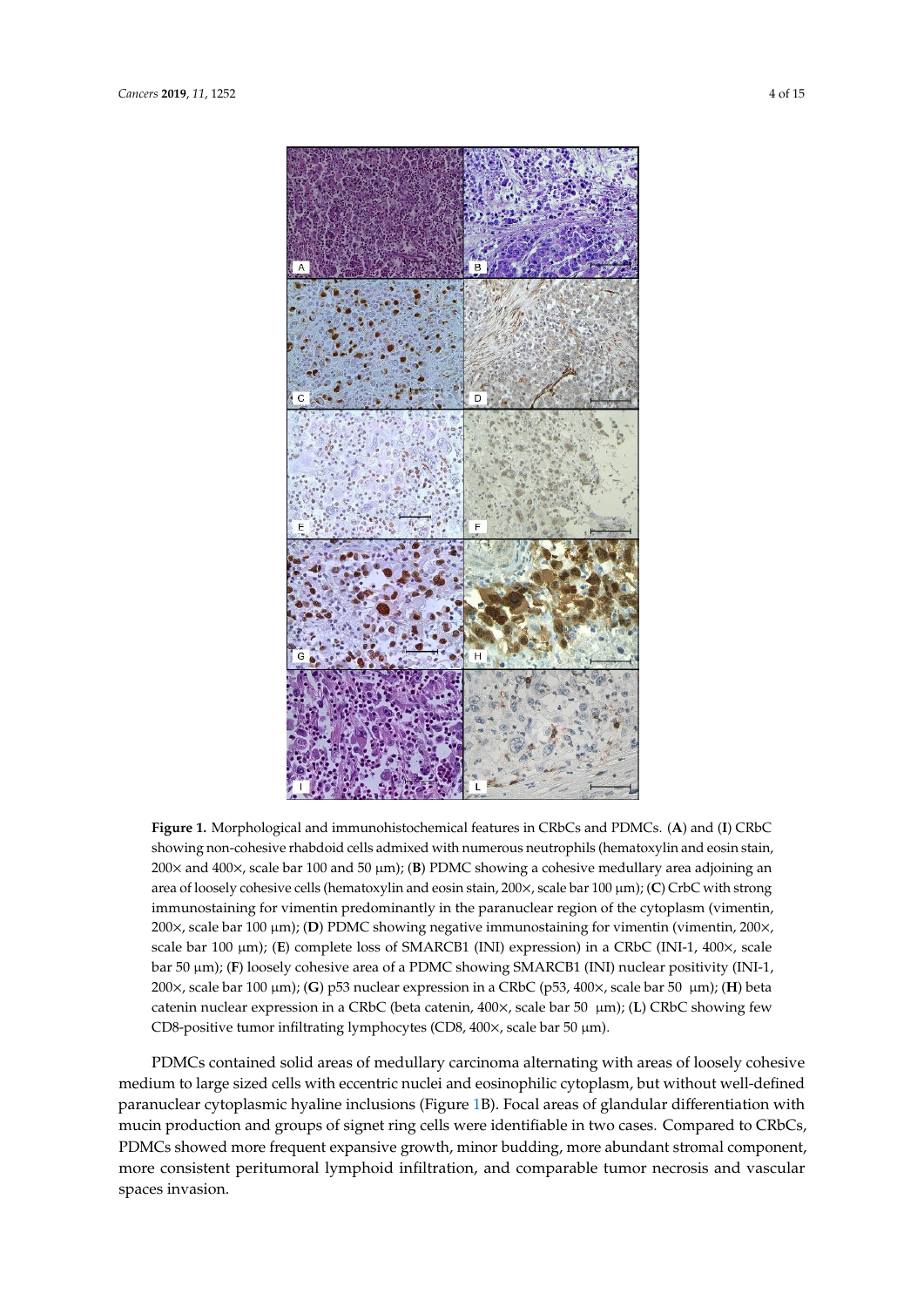#### *2.3. Immunohistochemical Findings*

Immunohistochemistry of CRbCs showed strong cytoplasmic paranuclear positivity for vimentin in the majority ( $\geq$ 75%) of tumor cells (Figure [1C](#page-3-0)) in five cases and in significant areas (( $\geq$ 30%) of two cases (Table [3\)](#page-4-0). Pancytokeratin was variously positive in all cases. Six of the seven cases were positive for epithelial membrane antigen (EMA). Complete loss or reduced expression of nuclear SMARCB1 (INI-1) (Figure [1E](#page-3-0)) was found in five and two neoplasms, respectively. β-catenin displayed a variable (20%–100%) nuclear staining (Figure [1H](#page-3-0)) in five out of seven cases. p53 (Figure [1G](#page-3-0)) was strongly expressed (≥60% of neoplastic cells) in all cases. The proliferative index (Ki-67) varied from 38–90% (average 58%). The average number of CD8+ peritumoral lymphocytes was 31.7 (range 5–73) and that of intratumoral CD8+ lymphocytes 17.1 (range 3–38) (Figure [1L](#page-3-0)). All the remaining immunohistochemical markers including CK7, CK20, CDX-2, synaptophysin, and desmin were negative.

<span id="page-4-0"></span>

| ID                             | Vim      | Pancytokeratin | $INI-1$  | Nuclear<br>$\beta$ -Catenin | p <sub>53</sub> | $CD8+$<br>(PLI/ILI) |
|--------------------------------|----------|----------------|----------|-----------------------------|-----------------|---------------------|
| CR <sub>b</sub> C <sub>1</sub> | $3+$     | $3+$           | 0        | $\Omega$                    | $3+$            | 5/15                |
| CR <sub>b</sub> C <sub>2</sub> | $3+$     | $3+$           | 0        | $3+$                        | $3+$            | 10/3                |
| CR <sub>b</sub> C <sub>3</sub> | $3+$     | $1+$           | 0        | $2+$                        | 3+              | 5/6                 |
| CR <sub>b</sub> C <sub>4</sub> | $2+$     | $3+$           | 0        | $\Omega$                    | $3+$            | 73/29               |
| CR <sub>b</sub> C <sub>5</sub> | $3+$     | $2+$           | $\Omega$ | $3+$                        | $2+$            | 53/13               |
| CR <sub>b</sub> C <sub>6</sub> | $3+$     | $3+$           | 1+       | $2+$                        | $3+$            | 61/38               |
| CR <sub>b</sub> C <sub>7</sub> | 1+       | $1+$           | $1+$     | $2+$                        | $2+$            | 15/16               |
| PDMC1                          | $\theta$ | $3+$           | $3+$     | $3+$                        | $\Omega$        | 23/4                |
| PDMC <sub>2</sub>              | $\Omega$ | $3+$           | $3+$     | $3+$                        | $3+$            | 26/2                |
| PDMC3                          | $\Omega$ | $3+$           | $3+$     | 1+                          | $\Omega$        | 54/5                |
| PDMC4                          | 0        | n.a.           | $3+$     | 3+                          | $2+$            | 106/15              |

**Table 3.** Main immunohistochemical results in CRbCs and PDMCs included in this study.

Legend: 0—negative; 1+—(1–30%); 2+—(31–60%); 3+—(>60%); n.a.—not available; Vim—vimentin; PLI—peritumoral lymphocytic infiltrate (number per 0.882 mm²); ILI—intratumor lymphocytic infiltrate (number per 0.882 mm<sup>2</sup>).

The four PDMCs were positive for pancytokeratin, but negative for vimentin (Figure [1D](#page-3-0)). All cases showed intact nuclear SMARCB1 (INI-1) expression. Nuclear β-catenin positive staining (in 15–80% of tumor cells) was present in two of four cases. TP53 positivity (in ≥60% cells) was observed in two of four neoplasms. The proliferation index (Ki-67) varied from 60–80% (mean 70%). The mean number of CD8+ peritumoral lymphocytes was 52 (range 23–106) and that of intratumoral CD8+ lymphocytes was 6.5 (range 2–15) CK7 and CK20 were negative in all cases. CDX2 immunoreactivity was found in two of four cases.

## *2.4. Molecular Findings*

MSI was observed in two out of seven (28%) CRbCs and in all four PDMCs (Table [4\)](#page-5-0). CIMP analysis was possible in a total of nine neoplasms including six CRbCs and three PDMCs. CIMP-H was observed only in the three PDMCs while all the CRbCs were classified as CIMP-negative. Raw data obtained for CIMP analysis are reported in Table S1. *MLH1* was methylated in all four MSI cancers in which the CIMP status was assessed.

Somatic mutation analysis by next gereration sequencing (NGS) sequencing was possible in all cases except for the CRbC 7 sample, showing high levels of DNA fragmentation and degradation. NGS analysis showed an average of 1,306,777 reads per sample with a median read length of 119 bp. The mean number of mapped reads in targeted regions per sample was 183,856, and average coverage per sample was 1689. *BRAF* and *TP53* mutations were observed in almost all tumors, occurring in nine out of 10 cases (five CRbCs and four PDMCs) and in nine out of 10 neoplasms (six CRbCs and three PDMCs), respectively. *BRAF* V600E mutation was detected in all cases except for CRbC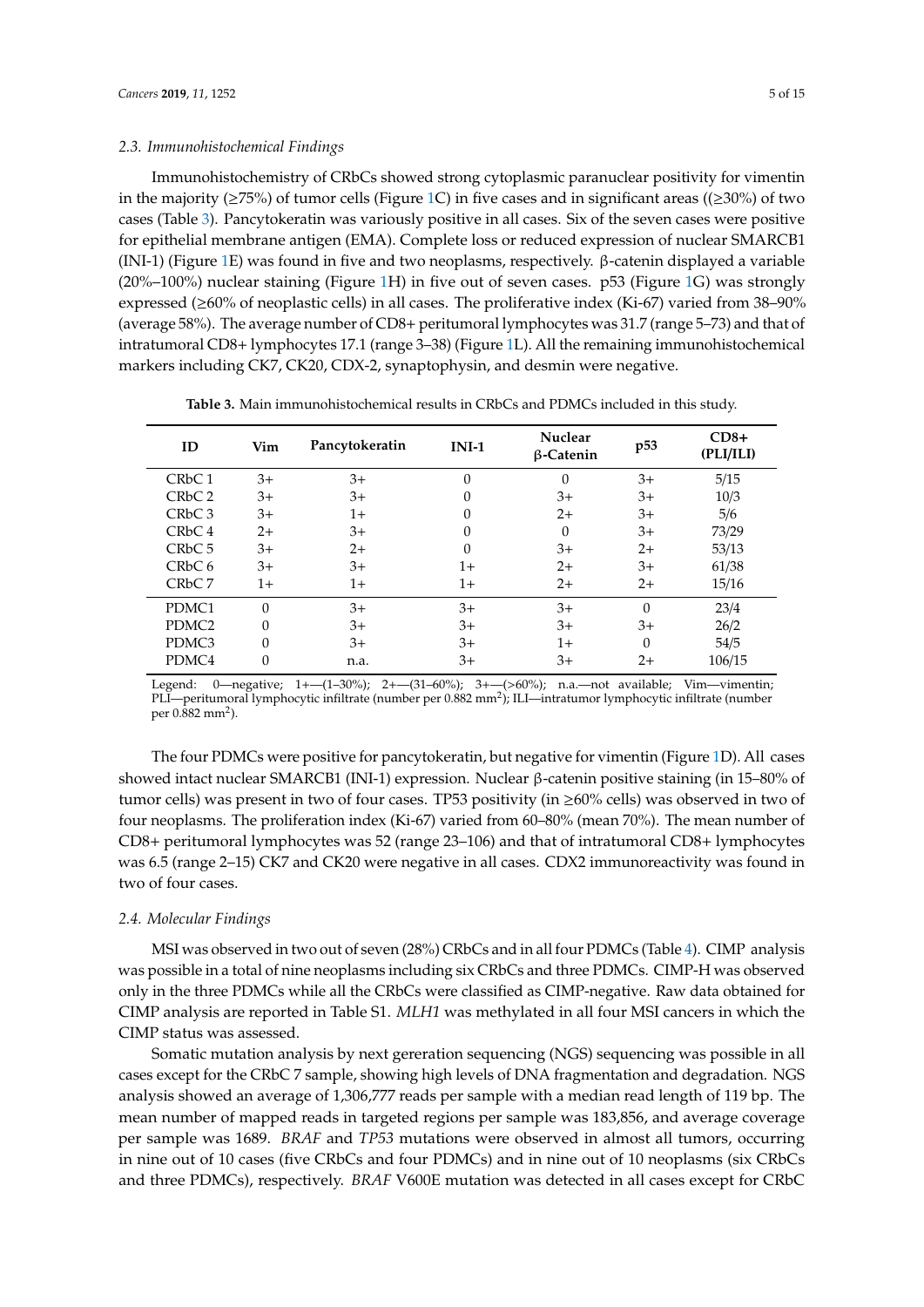3 exhibiting a coexistence of NRAS G12D with a class III *BRAF* variant (i.e., *BRAF* G466A). *TP53* mutations were mainly missense pathogenetic variants in 273, 245, 272, and 278 codons, while only two *TP53* frameshifts mutations were observed in one case (PDMC 1). Two *KRAS* mutations were found in two *BRAF* wild-type cases, whereas *PIK3CA* mutations were detected in one CRbC and in one PDMC (Table [4\)](#page-5-0). Raw data obtained for NGS analysis using CLC Genomics Workbench software are reported in Table S2.

**Table 4.** Results of MSI, CIMP, and mutation analyses in CRbC and PDMC included in this study.

<span id="page-5-0"></span>

| ID                             | <b>MSI</b> | <b>CIMP</b> | <b>BRAF</b> (mAF) | <b>KRAS</b><br>(mAF)     | <b>NRAS</b><br>(mAF) | PIK3CA (mAF)                | $TP53$ (mAF)                                               |
|--------------------------------|------------|-------------|-------------------|--------------------------|----------------------|-----------------------------|------------------------------------------------------------|
| CRbC1                          | <b>MSS</b> | no CIMP     | V600E(7.5)        | WT                       | WT                   | WT                          | R <sub>273</sub> C (11.9)                                  |
| CRbC2                          | <b>MSS</b> | no CIMP     | V600E (22.6)      | WT                       | WТ                   | WT                          | R <sub>273</sub> C (29.7)                                  |
| CR <sub>b</sub> C <sub>3</sub> | <b>MSS</b> | no CIMP     | G466A (25.1)      | WT                       | G12D<br>(28.2)       | WT                          | G245S (55.7)                                               |
| CR <sub>b</sub> C <sub>4</sub> | <b>MSS</b> | no CIMP     | WT                | O61K<br>(19.7)           | WT                   | WT                          | R <sub>273</sub> C (30.9)                                  |
| CR <sub>b</sub> C <sub>5</sub> | <b>MSS</b> | no CIMP     | WT                | G13D<br>(86.5)           | WT                   | WT                          | P <sub>278</sub> A (56.9)                                  |
| CR <sub>b</sub> C <sub>6</sub> | MSI        | no CIMP     | V600E (21.2)      | WT                       | WT                   | H1047R (29.1)               | R <sub>273</sub> C (12.3)                                  |
| CR <sub>b</sub> C <sub>7</sub> | MSI        |             | V600 $E^*$        | $\overline{\phantom{a}}$ |                      |                             |                                                            |
| PDMC <sub>1</sub>              | MSI        | CIMP-H      | V600E (43.31)     | WT                       | WT                   | WT                          | $*$ P <sub>152fs</sub> , 18 (37.9)<br>$*$ V73fs, 50 (34.3) |
| PDMC <sub>2</sub>              | MSI        |             | V600E (21.85)     | WT                       | WT                   | WT                          | WТ                                                         |
| PDMC <sub>3</sub>              | MSI        | CIMP-H      | V600E (68.89)     | WT                       | WT                   | R93Q (33.6)<br>M772I (39.5) | V272M (33.1)                                               |
| PDMC <sub>4</sub>              | MSI        | CIMP-H      | V600E (43.27)     | WT                       | WT                   | WT                          | Y163C(41)                                                  |

Legend: (-)—data not available; mAF—mutated allelic fraction; \* this mutation was found using Real-Time PCR Easy ®BRAF kit (Diatech Pharmacogenetics, Jesi, Italy). CIMP—CpG island methylator phenotype: CIMP-H—CpG island methylator phenotype at high frequency; no CIMP—CpG island methylator phenotype; absence of MSI—microsatellite instability; MSS—microsatellite stable; WT—wild-type.

For most cases exhibiting co-occurrence of *BRAF* and *TP53* mutations, *TP53* mutant allelic fractions (mAFs) were higher than *BRAF* mAFs (Table [3\)](#page-4-0). Interestingly, in three cases showing *BRAF* mAFs higher than *TP53* mAFs, we found two simultaneous *TP53* mutations (case PDMC 1) or coexistence of *TP53* and *PIK3CA* mutations (cases CRbC 6 and PDMC 3). These findings are consistent with the "two-hits hypothesis" for tumor-suppressor genes but also suggest a driver role of anti-apoptotic/pro-survival pathways in these tumors that may be likely involved very early and together with the constitutive activation of the mitogen-activated protein kinase (MAP) kinase pathway.

In two cases, we observed *KRAS* or *BRAF* mAFs >50% (CRbC 5 and PDMC 3) that were suggestive of copy number gains in wild-type alleles.

# *2.5. Literature Review*

A careful review of the MEDLINE literature revealed 39 cases of CRbCs that should be added to our seven cases for a total of 46 cases [\[1,](#page-11-0)[2](#page-11-1)[,4](#page-11-3)[–26\]](#page-12-6) (Table S3). The patients were 22 males and 24 females aged 23–87 years (mean age: 64 years; median 69 years). The neoplasms were located in order of frequency in the cecum (26%), sigmoid colon (17.4%), ascending colon and rectum (13% each), right colon unspecified (10.8%), transverse colon (8.7%), hepatic flexure, splenic flexure, and left colon unspecified (2.1% each). The size of the tumors was reported in 33 cases and ranged from 3–15 cm in maximum diameter (mean 7.3 cm, median 7 cm). Positive regional lymph nodes were found in 32/39 (82%) in which detailed data were available. Liver metastases were reported in 31% of the patients and peritoneal metastases in 10% of the cases.

Of the 36 patients with available data, 34 received surgery as first or unique treatment and three (8%) of them received adjuvant therapy. The remaining patients underwent palliative treatment because of advanced disease. Fluoropyrimidine- and oxaliplatin-based chemotherapy were the regimens mostly used as first line therapy in a metastatic setting. Other chemotherapy regimens used comprehended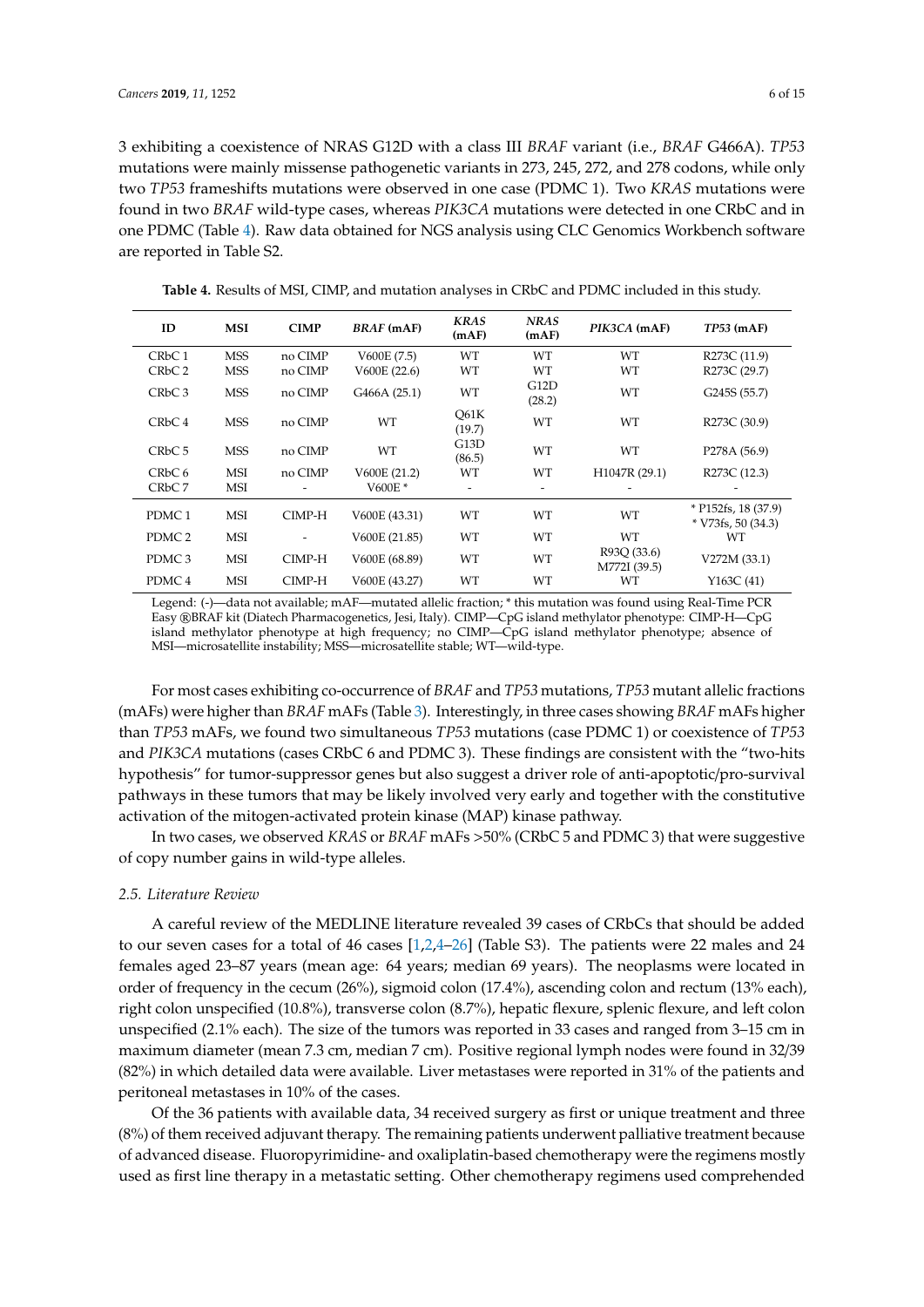irinotecan (FOLFIRI scheme) [\[6\]](#page-11-5) and anthracycline/platinum (EOX scheme) [\[9\]](#page-12-2). Only two patients [\[6,](#page-11-5)[12\]](#page-12-5) received more than one line of chemotherapy in a metastatic setting and only one patient received monoclonal antibody (both antivascular endothelial growth factor (anti-VEGF) and anti–epidermal growth factor (anti-EGFR)) with no benefit [\[12\]](#page-12-5). Follow-up data were available for 41 patients: 31 (75%) died of disease within 1–15 months (mean: 4.5 months, median 4 months). Ten patients with follow-up ≥6 months (range 6–216 months, mean 59 months, median 29.5 months) were reported as still alive.

In the histopathological reports, the rhabdoid cells were the prevalent cells in the majority of cases; however, in 45% of 35 cases an adenocarcinomatous component more frequently focal and at the tumor periphery and often poorly differentiated has been detected. The reported immunohistochemical findings proved in 36/36 cases coexpression of vimentin and pancytokeratin mainly localized to paranuclear cytoplasmic inclusions. Variable positivity for EMA has been found in 15/21 (71.4%) cases. Complete loss or focal loss of SMARCB1 (INI-1) was reported in 9/27 (33.5%) and 3/27 (11.1%) cases, respectively. Nuclear immunoreactivity for TP53 and β-catenin has been found in 12/34 (35.6%) and six of eight (75%) cases, respectively.

E-cadherin immunoreactivity was negative in the four cases investigated. CK20 and CDX2 were not expressed in the majority of cases: 24/28 (85.7%) and 29/32 (90.6%), respectively. Actin, desmin, and S-100 were not expressed in all cases investigated (9, 10, and 6 respectively). The Ki-67 labeling index evaluated in 11 cases ranged from 30–90% (mean 57.6%). The number of tumor-associated T lymphocytes (TIL), either CD3 or CD8, reported for cases was registered as low.

As reported in Table [1,](#page-1-0) *BRAF* V600E mutation is the prominent molecular feature of CRbCs examined so far, occurring in 13/22 (60%) cases analyzed. By contrast, due to the mutual exclusivity of *KRAS* and class I *BRAF* mutations such as *BRAF* V600E, *KRAS* variants were observed at low frequency (2/17, 12%) and basically only in *BRAF* wild-type tumors. Concurrent mutations in both genes were very uncommon (1/17, 0.06% of cases).

Moreover, as in colorectal carcinomas, MSI was strongly associated with *BRAF* V600E mutation and was observed in seven out of eight *BRAF* mutant cases. However, although a significant positive association between these two markers is also confirmed in these rare tumors, the frequency of *BRAF* mutant/microsatellite stable (MSS) CRbC was unexpectedly high (6/13 cases; 46%) compared with the low incidence of this molecular subset among colorectal cancers (CRCs) [\[27\]](#page-12-7). Molecular features strongly associated with *BRAF* colorectal cancers such as a high frequency of CIMP and rare loss or mutation of the *TP53* gene have been scarcely studied in CRbCs (Table [1\)](#page-1-0). Finally, recent next-generation target sequencing of *SMARCB1* (INI-1) and *CROCC* genes highlighted point mutations of the *CROCC* gene in 4/10 (40%) cases and no *SMARCB1* (INI-1) genetic alterations [\[4\]](#page-11-3).

#### **3. Discussion**

The neoplasms reported in this study comprising those revised from the literature, displayed peculiar rhabdoid features and were associated with an ominous clinical course with a large majority of patients surviving for less than six months. The diagnostic hallmark of these neoplasms is the presence of rhabdoid cells characterized by round eosinophilic aggregates of intermediate filaments that displace the nucleus to the cell periphery. Other consistent morphologic features are: The non-cohesive growth of tumor cells, the scarcity of tumor stroma, the abundance of tumor infiltrating neutrophils, and the scarcity of lymphocytic infiltration. The main immunohistochemical findings are: The expression of vimentin and pancytokeratin within filamentous cytoplasmic inclusions, the loss of membranous E-cadherin, the nuclear dislocation of β-catenin, the lack or reduced expression of important markers of colonocyte differentiation such as CK20 and CDX2, the marked nuclear p53 accumulation, and the high proliferative Ki-67 index.

The majority of CRbCs consist solely of rhabdoid cells and are indicated as "pure", while other CRbCs combine a rhabdoid component with an adenocarcinoma component most frequently focal and confined to the tumor periphery and are designated as "combined". The presence of a transitional zone in combined CRbCs with a continuum between rhabdoid and non-rhabdoid cells indicates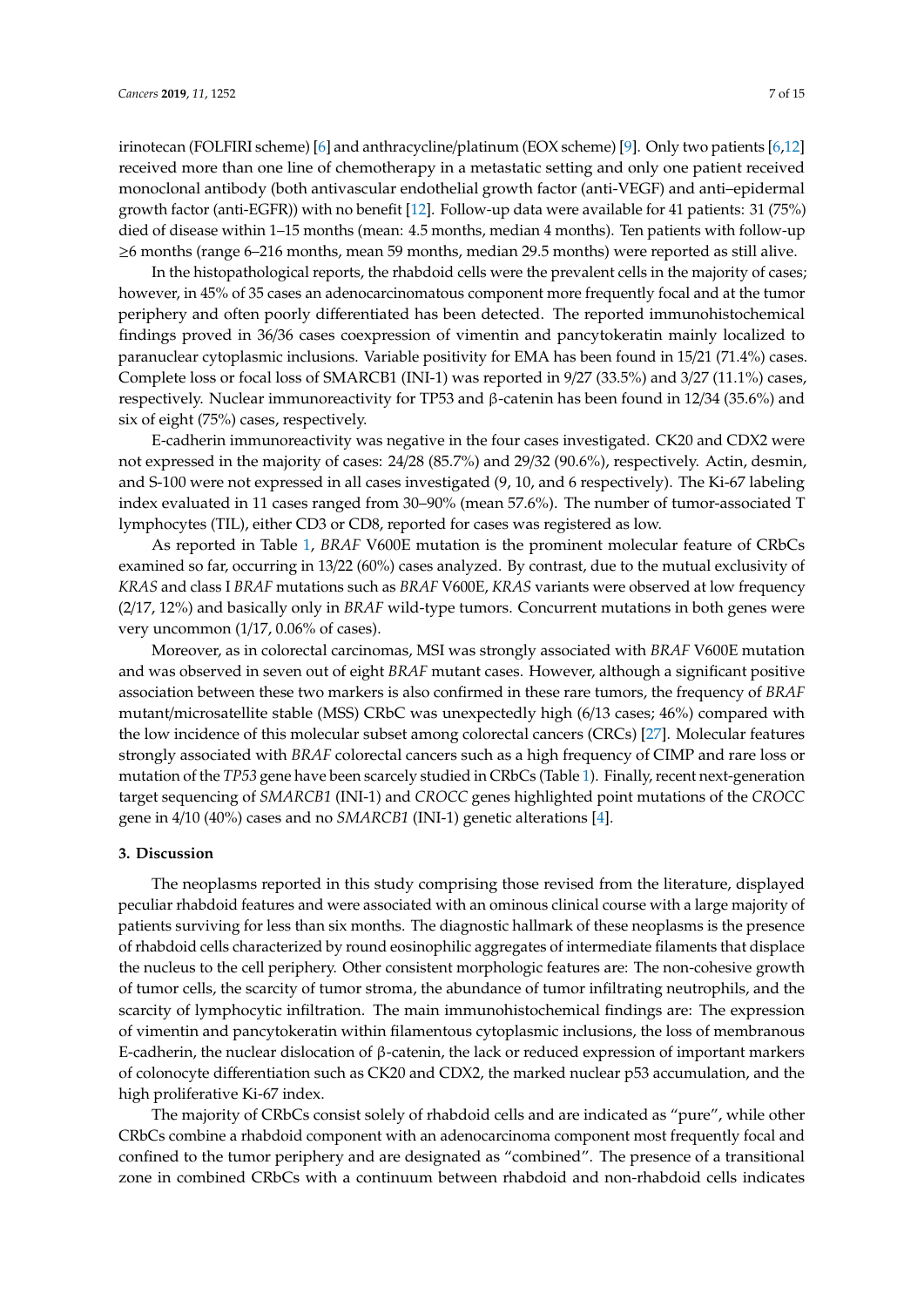that rhabdoid cancers cells (RbCs) might have originated from dedifferentiated primary colorectal cancer [\[5,](#page-11-4)[28\]](#page-12-8).

The most relevant immunohistochemical finding for the diagnosis of CRbC is the coexpression in tumor cells of pancytokeratin and vimentin. This was found in all CRbCs but not in PDMCs examined. Coexpression of a mesenchymal marker such as vimentin and epithelial markers is one of the phenomena that characterize the process of epithelial–mesenchymal transition (EMT) [\[29\]](#page-13-0). This is a unique process in which cells lose epithelial features and acquire mesenchymal qualities [\[30\]](#page-13-1). The process of EMT is characterized by the reduction of epithelial markers and increase of mesenchymal markers [\[31\]](#page-13-2). E-cadherin is the most important mediator of cell adhesion in epithelial tissues and loss of E-cadherin is a crucial step in EMT. During EMT, loss of E-cadherin is associated with the release of β-catenin, which is consequently translocated to the nucleus where it activates the WNT signaling pathway [\[32\]](#page-13-3). In colorectal cancer, altered expression of E-cadherin and β-catenin and progressive increase of vimentin in late stages are associated significantly with aggressive tumor cell behavior and, furthermore, confer resistance to cancer drugs [\[33](#page-13-4)[,34\]](#page-13-5). In addition, in a recent study [\[35\]](#page-13-6), it has been demonstrated that the gene expression profile of tumor budding regions in CRC closely matches that of consensus molecular subtypes 4 (CMS4) (mesenchymal) subtype, while the bulk presents a CMS2 (epithelial profile).

Previous immunohistochemical results demonstrating loss of membranous E-cadherin in CRbC [\[2](#page-11-1)[,3](#page-11-2)[,12\]](#page-12-5) and our results demonstrating β-catenin nuclear localization and loss of colonic epithelial markers such as CK20 and CDX2 support the pathogenetic involvement of EMT as an essential player in the heterogeneous make-up of CRbC. In addition, the loss of membranous E-cadherin and β-catenin suitably explains the discohesive histologic pattern of CRbC.

Cells undergoing EMT maintain the same genomic background in both mesenchymal and epithelial states, but during the progression of EMT, the gene expression profile significantly changes. A series of protein complexes, known as chromatin remodelers, are crucial to mediate this event as they can slide, destabilize, or relocate nucleosomes in an ATP-dependent manner [\[36\]](#page-13-7). The SWI/SNF mating-type switching (SWI) and sucrose nonfermenting (SNF) subfamily has specifically been investigated in malignant rhabdoid tumors, pediatric and highly lethal neoplasms of the kidney and brain where *SMARCB1* (INI-1) is frequently mutated either at germline or at somatic level [\[37\]](#page-13-8). To date, the role of *SMARCB1* (INI-1) inactivation remains to be determined in CRbC and only few studies reported SMARCB1 (INI-1) immunohistochemical loss in a small subset of CRbCs that were frequently *BRAF*-mutant, MSI, and CIMP [\[1](#page-11-0)[,3](#page-11-2)[,11\]](#page-12-4). These data allowed to hypothesize that *SMARCB1* (INI-1) may occur as a secondary molecular event during EMT in a subset of CRCs characterized by *BRAF* V600E mutation, MSI, and CIMP, virtually conferring a rhabdoid phenotype [\[2\]](#page-11-1). In line with this hypothesis, Wang et al. [\[10\]](#page-12-3) demonstrated that loss of *SMARCB1* (INI-1) expression occurs at least focally in 0.46% of 3051 CRCs and is associated with higher grade, larger tumor size, poorer survival, MSI, and *BRAF* V600E mutation.

In this context, our study sheds some light on the biological features of this rare entity thanks to a genetic/epigenetic comparative analysis of CRbCs and PDMCs showing *BRAF* V600E as a common prominent genetic feature. A first important finding of our analysis was that CRbC mainly included *BRAF* mutant/MSS cancers without CIMP. By contrast, PDMC only comprised *BRAF* mutant/MSI and CIMP cancers. Two *BRAF* mutant/MSI cases were observed among CRbCs and in one case we could exclude CIMP. Interestingly, both these cases showed a reduced SMARCB1 (INI-1) expression but not a complete loss of the protein as we found in the remaining five CRbCs.

To date, due to their rarity, the *BRAF* mutant/MSS colorectal cancers have not been as thoroughly studied as *BRAF*/MSI cancers. Although both subsets derive from a serrated polyp due to the presence of the *BRAF* mutation and are clinically associated with a detrimental patient outcome, *BRAF* mutant/MSS colorectal cancers diverge from *BRAF*/MSI cancers with the development of clinicopathologically and genetically distinct aberrations [\[27\]](#page-12-7). Histologically, *BRAF* mutant/MSS cancers show more adverse morphological features compared with *BRAF*/MSI cancers, such as frequent tumor budding;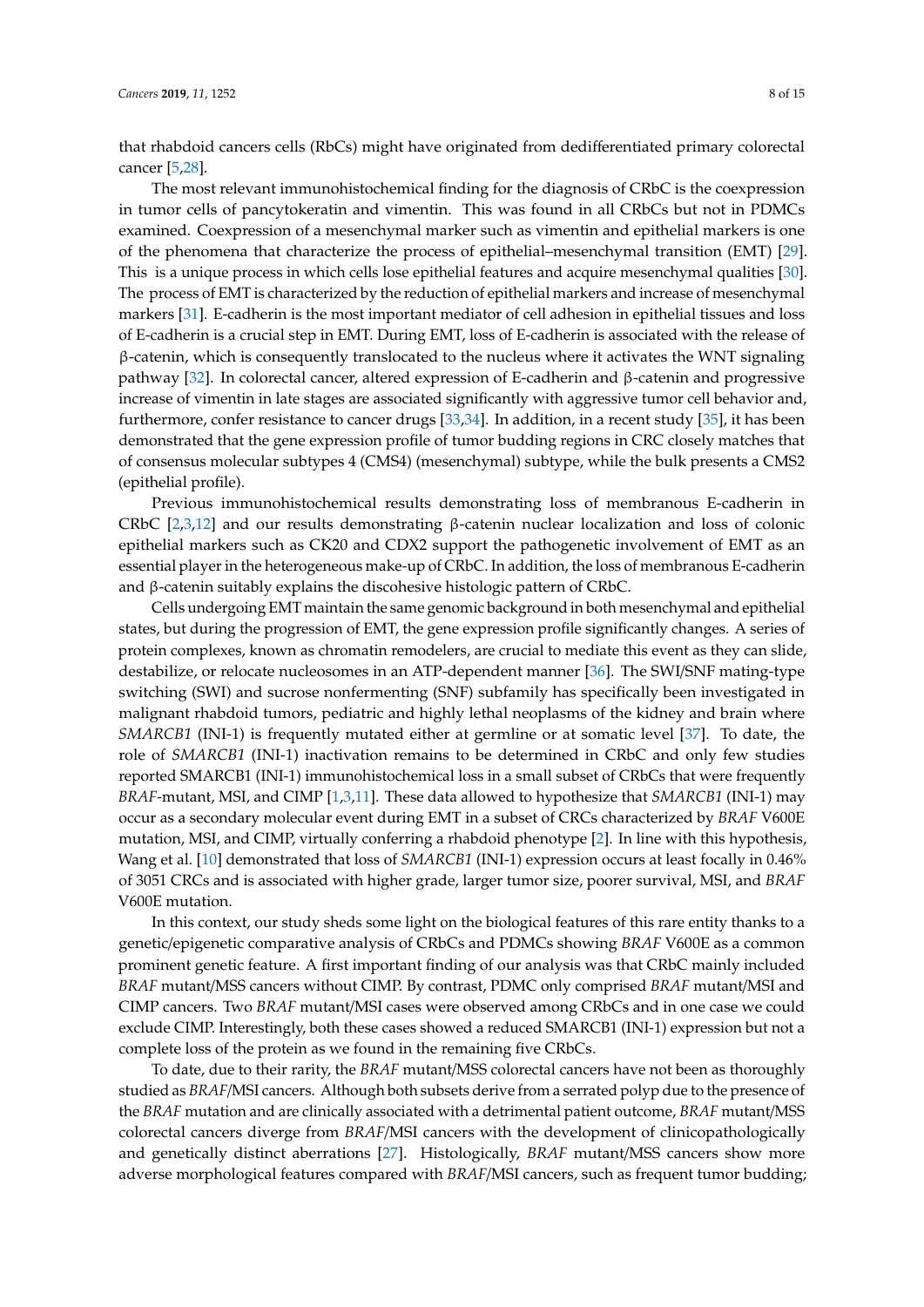high-grade neuroendocrine carcinomatous component; a lack of tumor infiltrating lymphocytes; frequent lymphatic, perineural, and venous invasion; and increased lymph-node metastases [\[38–](#page-13-9)[40\]](#page-13-10). In addition, it is of interest to recall that in one study [\[41\]](#page-13-11) *BRAF* mutant CRCs on the basis of gene expression have been split in two subtypes called BM1 and BM2. The subtypes displayed differences in overall survival (OS) and progression free survival (PFS). The enrichment of BM1 group in EMT signature and CMS4 consensus subtype correlates with poor survival of patients.

For the first time, with this work, we suggest that *BRAF* mutant/MSS cancers include the rare entity of CRbCs, characterized by a strong activation of EMT and complete loss or reduced expression of SMARCB1 (INI-1). Moreover, a recurrent finding of CRbCs in this study, was the abundance of tumor-infiltrating neutrophils which contribute to the formation of the tumor microenvironment. Although neutrophils were at first considered to possess defensive functions against cancerous cells, it has been demonstrated that some subtypes of neutrophils, known as tumor-associated neutrophils (TANs) possess a tumor-supporting function [\[42\]](#page-13-12). TANs contribute to tumor invasion and angiogenesis through production of matrix metalloproteinases, vascular endothelial growth factor (VEGF), and hepatocyte growth factor (HGF). Interestingly, intratumoral neutrophils in CRCs have been found to correlate closely with a malignant phenotype and to represent an independent factor of poor prognosis for the patients [\[43\]](#page-13-13).

Molecularly, *BRAF* mutant/MSS cancers have multiple genetic aberrations that are representative of typical changes associated with both serrated and conventional pathways. Although they display hypermethylation events that commonly characterize all *BRAF* mutant cancers, this subset of tumor shows lower frequency of CIMP than *BRAF*/MSI cancers [\[44,](#page-13-14)[45\]](#page-13-15). In line with this observation, CIMP was not found in CRbC in contrast to PDMC, analyzing the conventional panel of genes suggested to identified CIMP in tumors of the serrated pathways. Although this result does not preclude the presence of gene hypermethylation in CRbCs, the use of this gene panel may be useful to distinguish them from tumors of the classical serrated pathway.

Finally, *TP53* mutation has been correlated with advanced stages and with conventional pathway in CRCs. *BRAF* mutant/MSS cancers have been found to have a comparably high rate of *TP53* mutation as the *BRAF* wild-type cancers, whereas *BRAF* mutant/MSI were confirmed to have a low rate of mutation [\[44\]](#page-13-14). In our study, all but one tumor showed *TP53* mutation and no specific differences we observed comparing CRbCs and PDMCs. An interesting observation was that *TP53* mAFs were often higher than *BRAF* mAF in most of the tumors analyzed. These data emphasize a driver role of *TP53* in the early phases of the development of these tumors suggesting that in addition to the constitutive activation of the MAP kinase pathway through *BRAF*/*RAS* mutations, simultaneous upregulation of anti-apoptotic pathways may be crucial for the rapid and aggressive growth of these tumors.

Rhabdoid carcinomas seem to be resistant to conventional therapy used for gastrointestinal neoplasms (FOLFOX, FOLFIRI scheme associated with monoclonal antibody). Moreover, anthracycline based regimes generally used in sarcoma do not seem effective. The co-presence of *BRAF* and P53 mutations in CRbCs suggests the possible therapeutic role of a double block acting on BRAF and p53.

In summary, CRbCs are characterized by *BRAF* and less frequently *KRAS* mutations co-occurring with *TP53* mutations. Coexpression of pancytokeratin and vimentin, dense neutrophilic infiltration, loss/reduced expression of nuclear of SMARCB1/INI, and low frequency of CIMP are useful markers to recognize these rare aggressive tumors. Elucidation of the genetic and epigenetic landscape alterations of these tumors is crucial to hypothesize specific treatments with novel biological agents such as MAPK inhibitors and small molecules blocking p53 degradation and epigenetic drugs.

#### **4. Materials and Methods**

#### *4.1. Histopathologic and Immunophenotypical Study*

Formalin-fixed and paraffin-embedded tissue blocks from 11 colorectal carcinomas were retrieved from our routine surgical pathology files, dating back to 1984. We included seven neoplasms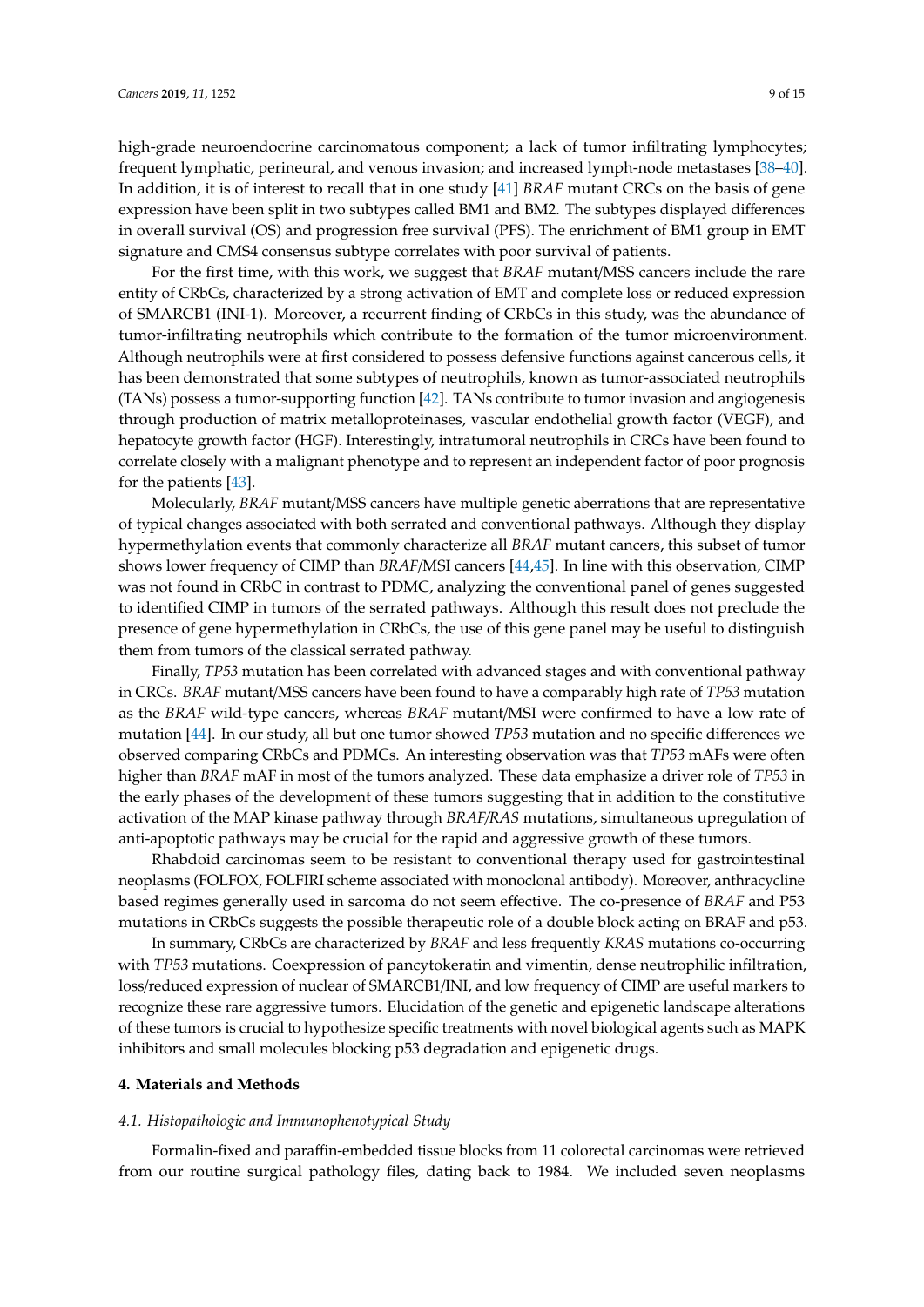composed (at least 30%) of highly atypical tumor cells with abundant eosinophilic cytoplasm containing hyaline-like globular (rhabdoid) inclusions classified as CRbC. We also included four cases interpreted as poorly differentiated medullary carcinomas (PDMCs) showing areas with discohesive polymorphic cells with abundant eosinophilic cytoplasm and eccentric nuclei, mimicking rhabdoid cells. One of the CRbCs and two of the PDMCs showed a focal glandular component. A combined CRbC and PDMC was found in one case.

Tissue sections were stained with hematoxylin–eosin and periodic acid–Schiff/Alcian blue. The histopathologic revision evaluated the following features: Grade, mitotic index per 2 mm<sup>2</sup>, growth pattern, tumor budding, necrosis, vascular space invasion, perineural invasion, percentage of tumor stroma, intratumoral and peritumoral lymphocytic infiltration. For assessment of tumor budding, the Nakamura method [\[46\]](#page-13-16) was used to score the case. The degree of tumor budding was categorized into two groups: Low grade (none or mild) and high grade (moderate or marked). Tumor-associated inflammation at the tumor margin was assessed according to the criteria of Kasajima et al.  $[47]$  and graded as absent (0), weak  $(1+)$ , moderate  $(2+)$ , or high  $(3+)$ .

The quantity of intratumoral granulocytes was graded as: Absent  $(0)$ , weak  $(1+)$ , moderate  $(2+)$ , or high (3+). The number of intratumoral CD8-positive lymphocytes (CD8-TIL) and peritumoral CD8-positive lymphocytes (CD8-PTL) was assessed using anti-CD8 antibodies and their relative number was evaluated using a Zeiss microscope (ocular  $\times$ 10; objective 25 mm) over an average of  $0.882 \text{ mm}^2$ .

Moreover, all cases were evaluated for immunohistochemical expression of pancytokeratin, CK7, CK20. EMA, β-catenin, SMARCB1 (INI-1), vimentin, Ki-67, p53, CDX2, and synaptophysin. The antibodies, protocols, and criteria for the evaluation of immunohistochemical expression are reported in Table S4. Positive and negative controls were used throughout. SMARCB1 (INI-1) staining was interpreted according to the criteria exposed by Wang et al. [\[10\]](#page-12-3) and categorized as 1) negative staining, 2) focally negative staining, and 3) positive staining.

## *4.2. Molecular Study*

# 4.2.1. MSI and CpG Island Methylator Phenotype (CIMP) Analysis

MSI status was evaluated in accordance with previously reported protocols [\[48\]](#page-14-1). Methylation study was performed using methylation-sensitive multiple ligation-dependent probe amplification (MS-MLPA), that allows the simultaneous assessment of promoter methylation of multiple genes in a single experiment. SALSA MS-MLPA ME042-C1 CIMP Kit (MRC-Holland, Amsterdam, The Netherlands) was used to perform methylation analysis on eight gene promoters frequently methylated in CIMP tumors [\[49\]](#page-14-2) (details in Table S5). In detail, the kit contains 31 MS-MLPA probes which detect the methylation status of promoter regions of *CACNA1G*, *CDKN2A*, *CRABP1*, *IGF2*, *MLH1*, *NEUROG1*, *RUNX3*, and *SOCS1* genes.

MS-MLPA reactions were performed according to the manufacturer's instructions. The MS-MLPA products were analyzed on an ABI 310 Automatic DNA Sequencer (Applied Biosystems, Foster City, CA, USA) using GeneMapper 4.0 genotyping software (Applied Biosystems, Foster City, CA, USA). Values corresponding to peak size in base pairs (bp) and peak areas were used for further data processing by Coffalyser V8 software (MRC-Holland, Amsterdam, The Netherlands). All probes were adjusted to reference probes within each sample (intra-sample normalization). The methylation ratio (MR) was calculated by dividing each normalized peak value of the HhaI-digested sample by that of the corresponding undigested sample. Blood-derived DNA samples of three healthy individuals were used as unmethylated reference samples for inter-sample normalization.

Sensitivity and specificity of the MS-MLPA assay were determined by a titration experiment, mixing fully methylated DNA (CpGenome Universal Methylated DNA, Millipore) with unmethylated DNA (CpGenome Universal Unmethylated DNA, Millipore) in proportions of 0%, 10%, 25%, 50%, and 100%. Using three replicates for each concentration, we observed MR values between 0 and 0.16 for the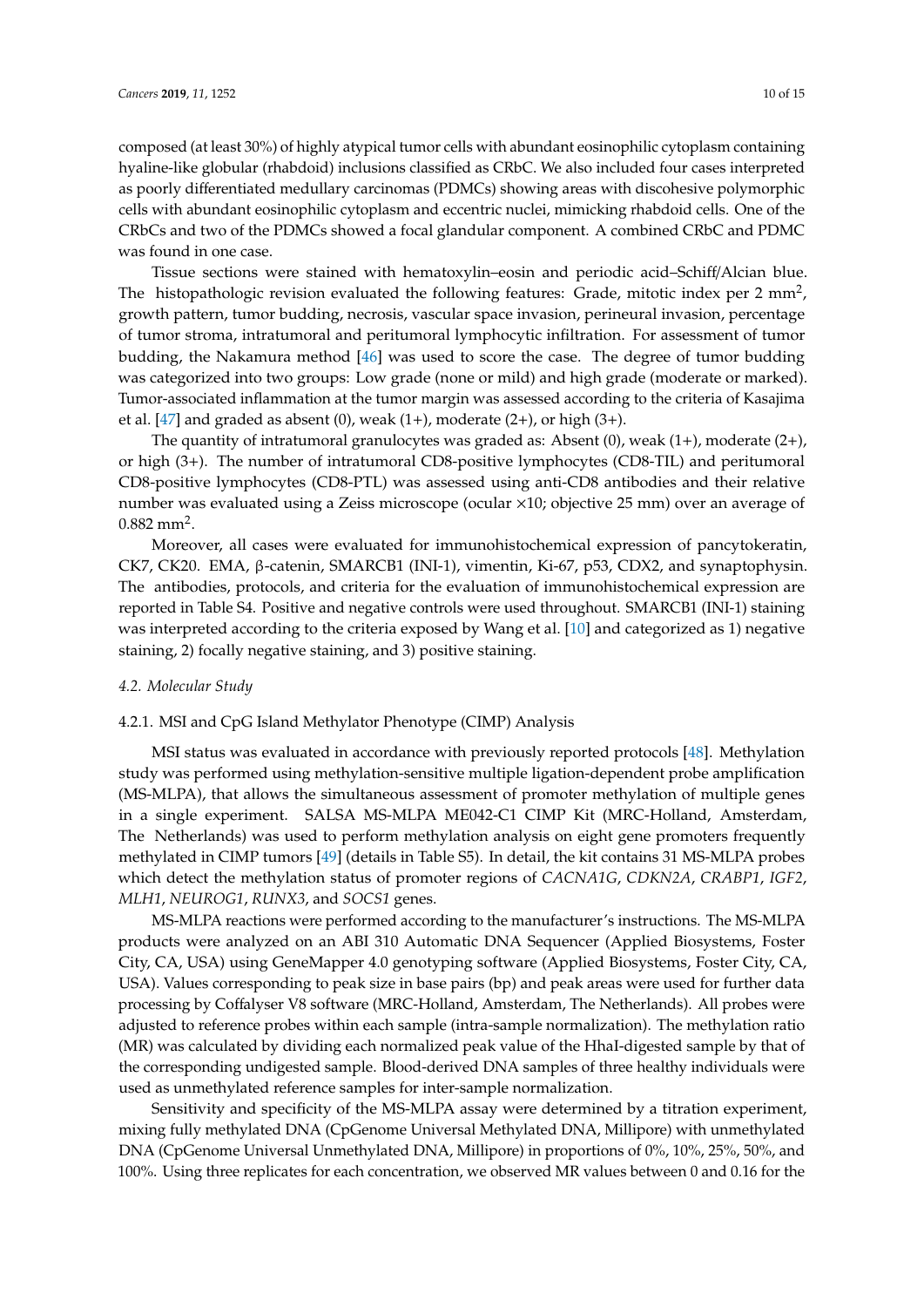probes of fully unmethylated samples, and between 0.28 and 0.47 for the probes of 10% methylated DNAs. MRs obtained in the titration experiment with the 10%-methylated DNA were used as cutoff values to determine aberrant methylation Ratio (MR) status of our probes as categorical variables (Table S3 shows the cutoff used for each MS-MLPA probe).

To classify a gene promoter as methylated, at least half of the probes had to show methylation. We considered a sample CIMP positive if it showed at least four out of eight methylated promoters.

# 4.2.2. Targeted Sequencing Libraries and Massively Parallel Sequencing

Tumor DNA was obtained from formalin-fixed paraffin-embedded (FFPE) tissue using three representative 8  $\mu$ m sections. The sections of every specimen were treated twice with Bio-Clear (Bio-optica, Milan, Italy). Neoplastic areas were manually microdissected for DNA extraction and contained at least 50% of tumor cells to minimize contamination by normal cells. DNA was extracted using the Maxwell®DNA FFPE Kit (Promega, Madison, Wisconsin, USA) and purified using an automatic nucleic acid purification system (Maxwell 16 system, Promega, Madison, Wisconsin, USA) according to the manufacturer's protocol. Each sample was then quantified using Qubit dsDNA High-Sensitivity Assay kit (Invitrogen, Thermo Fisher Scientific, USA).

A targeted capture library was constructed according to the protocol Human Actionable Solid Tumor Mutations QIAseq DNA Panel (DHS-101Z, Qiagen, Hilden, Germany) that allows to analyze by NGS, specific exons or hot-spot mutations in 19 oncogenes (*BRAF, PDGFRA, EGFR, KRAS, NRAS, KIT, AKT1, ALK, CTNNB1, ERBB3, ESR1, FOXL2, GNA11, GNAQ, IDH1, IDH2, MET, RAF1, RET*) plus the whole exonic regions of *ERBB2, PIK3CA,* and *TP53 (*Table S6*)*. This gene panel covers a total of 15,160 bp with 170 amplicons with a mean of 150 bp. Libraries were generated starting from 40–100 ng of FFPE DNA. Genomic DNA samples were first fragmented, end repaired, and A-tailed within a single multi-enzyme reaction. Prior to target enrichment and library amplification, each original DNA molecule was assigned a unique molecular identifier (UMI) containing a 12-base random sequence. After cleanup of adapter-ligated DNA using QIAseq beads, target enrichment was performed post-UMI assignment through eight cycles of targeted PCR using one region-specific primer and one universal primer complementary to the adapter. After cleanup of target enrichment, a universal PCR and cleanup of the amplicons were ultimately carried out. Equal volumes of individuals libraries were pooled at 4 pm.

Bead emulsion for immobilization and clonal amplification were performed with the Ion OneTouch2 System (Thermo Fisher Scientific, Waltham, Massachusetts, USA) and Ion OneTouchES instruments (Thermo Fisher Scientific, Waltham, Massachusetts, USA). Barcoded libraries of 8–10 samples were sequenced on an Ion S5 XL System (A27214, Thermo Fisher Scientific, Waltham, Massachusetts, USA) according to the manufacturer's instructions using 500 flows.

## 4.2.3. Next-Generation Sequencing Data Analysis

Upon completion of the sequencing run, unmapped BAM (uBAM) files were imported into the CLC Genomics Workbench (Qiagen Bioinformatics version 12, Hilden, Germany). Sequencing data were analyzed using the Biomedical Genomics Analysis plugin, which allows to align reads to the reference genome (UCSC build hg19), UMI counting, read trimming, and variant identification. Data were filtered ensuring a coverage of at least 500 $\times$  and an allelic fraction of 5%. In order to detect only mutations with a deleterious effect on protein functions, both synonymous mutations and variants described in the 1000 Genome Project were filtered out.

All subjects gave their informed consent for inclusion before they participated in the study. The study was conducted in accordance with the Declaration of Helsinki, and the protocol was approved by the Ethics Committee of Varese (Project identification number: 0008465).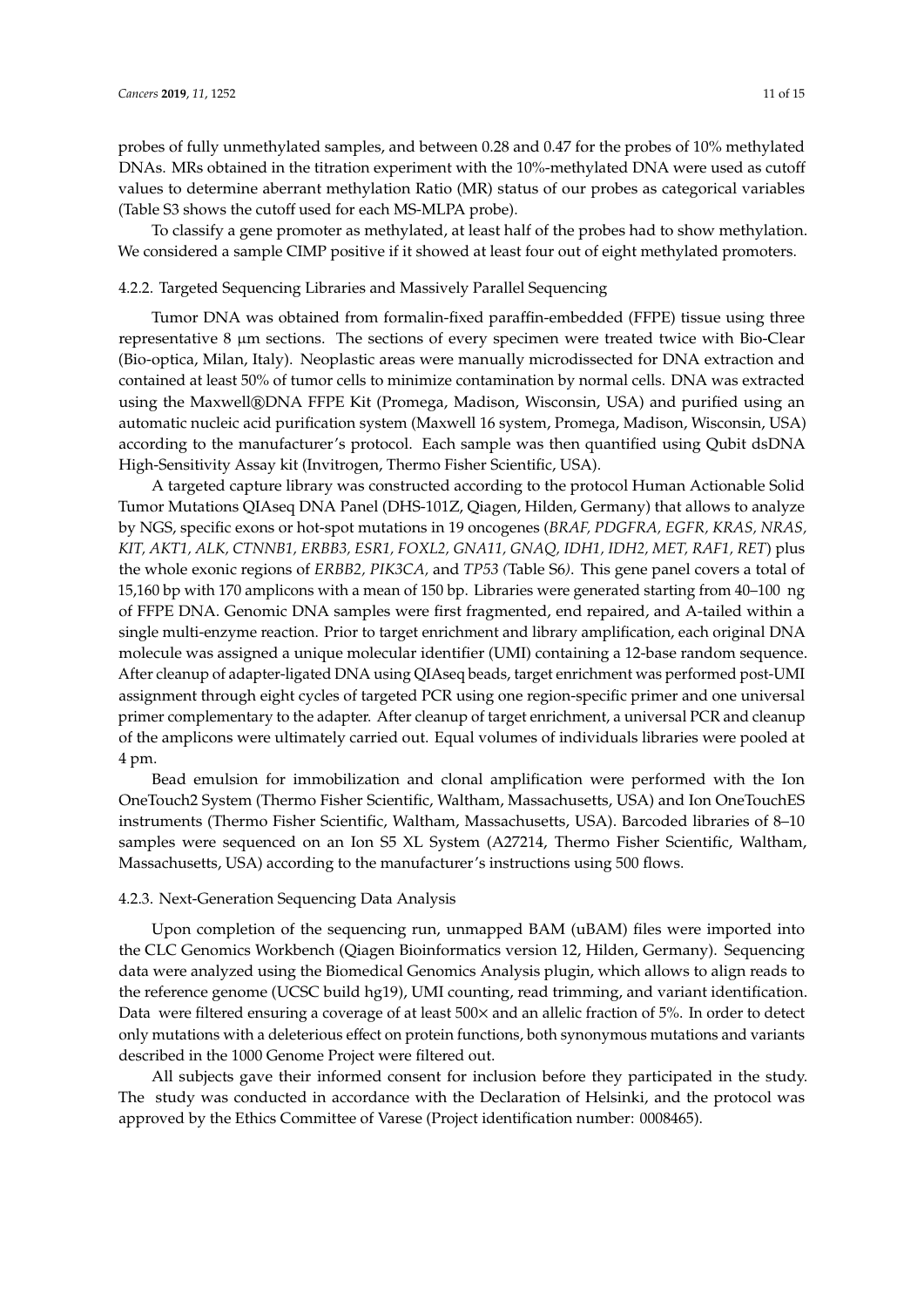# *4.3. Literature Review*

For comparison of clinicopathologic data, prognostic parameters, and genetic profiles with those of our tumor series, we performed a thorough review of the MEDLINE literature, for colorectal carcinomas reported as rhabdoid carcinoma, carcinoma with rhabdoid features, rhabdoid tumor, malignant rhabdoid tumor, pleomorphic carcinoma, giant cell carcinoma, and undifferentiated carcinoma. We report in Table S3 all cases that we have critically reviewed and accepted as they demonstrated similar histology and immunophenotype as the cases reported in the present study.

# **5. Conclusions**

CRbCs are highly aggressive tumors and currently no specific protocols are available with proven efficacy. Although they show a wide phenotypic heterogeneity and molecular complexity, our study suggests that an integrated analysis of morphological, immunohistochemical, and molecular traits helps to recognize these uncommon tumors. Specifically, co-occurrence of *BRAF* and *TP53* mutations, simultaneous expression of pancytokeratin and vimentin, dense neutrophilic infiltration, loss/reduced expression of nuclear of *SMARCB1* (INI), and low frequency of CIMP are valuable markers to identify CRbCs. Elucidation of their genetic and epigenetic landscape will be critical in guiding the clinical development of personalized therapeutic treatments.

**Supplementary Materials:** The following are available online at http://[www.mdpi.com](http://www.mdpi.com/2072-6694/11/9/1252/s1)/2072-6694/11/9/1252/s1: Table S1: Raw data obtained in CIMP analysis using SALSA MS-MLPA ME042-C1 CIMP Kit. To classify a gene promoter as methylated, at least half of the probes had to show methylation. We considered a sample CIMP positive if it showed at least four out of eight methylated promoters; Table S2: Variants passing filters observed in CRbC and in PDMC; Table S3: Reported colorectal carcinomas with rhabdoid features; Table S4: Antibodies used and immunohistochemical protocols; Table S5: List of the eight gene promoters analyzed for hypermethylation status using SALSA MS-MLPA ME042-C1 CIMP Kit; Table S6: Genes analyzed in the Human Actionable Solid Tumor Mutations QIAseq DNA Panel.

**Author Contributions:** Conceptualization, C.C. and D.F.; methodology, N.D., E.B., N.S. and C.M.; data curation, N.D., E.B., N.S., A.G., R.M., C.M. and L.A.; writing—original draft preparation C.C., D.F. and E.B.; writing—review and editing, all authors.; supervision, F.S., D.F. and C.C.

**Funding:** This research received no external funding.

**Acknowledgments:** We would like to thank Chiara Albeni for technical assistance and Giovanna Tagliabue for help in clinical data collection.

**Conflicts of Interest:** The authors declare no conflict of interest.

## **References**

- <span id="page-11-0"></span>1. Agaimy, A.; Rau, T.T.; Hartmann, A.; Stoehr, R. SMARCB1 (INI1)-negative rhabdoid carcinomas of the gastrointestinal tract: Clinicopathologic and molecular study of a highly aggressive variant with literature review. *Am. J. Surg. Pathol.* **2014**, *38*, 910–920. [\[CrossRef\]](http://dx.doi.org/10.1097/PAS.0000000000000173) [\[PubMed\]](http://www.ncbi.nlm.nih.gov/pubmed/24503755)
- <span id="page-11-1"></span>2. Agaimy, A. The expanding family of SMARCB1(INI1)-deficient neoplasia: Implications of phenotypic, biological, and molecular heterogeneity. *Adv. Anat. Pathol.* **2014**, *21*, 394–410. [\[CrossRef\]](http://dx.doi.org/10.1097/PAP.0000000000000038) [\[PubMed\]](http://www.ncbi.nlm.nih.gov/pubmed/25299309)
- <span id="page-11-2"></span>3. Pancione, M.; Remo, A.; Sabatino, L.; Zanella, C.; Votino, C.; Fucci, A.; Di Blasi, A.; Lepore, G.; Daniele, B.; Fenizia, F.; et al. Right-sided rhabdoid colorectal tumors might be related to the serrated pathway. *Diagn. Pathol.* **2013**, *20*, 31. [\[CrossRef\]](http://dx.doi.org/10.1186/1746-1596-8-31) [\[PubMed\]](http://www.ncbi.nlm.nih.gov/pubmed/23425390)
- <span id="page-11-3"></span>4. Remo, A.; Manfrin, E.; Parcesepe, P.; Ferrarini, A.; Han, H.S.; Mickys, U.; Laudanna, C.; Simbolo, M.; Malanga, D.; Oliveira, D.M.; et al. Centrosome Linker-induced Tetraploid Segregation Errors Link Rhabdoid Phenotypes and Lethal Colorectal Cancers. *Mol. Cancer Res.* **2018**, *16*, 1385–1395. [\[CrossRef\]](http://dx.doi.org/10.1158/1541-7786.MCR-18-0062) [\[PubMed\]](http://www.ncbi.nlm.nih.gov/pubmed/29784668)
- <span id="page-11-4"></span>5. Kono, T.; Imai, Y.; Imura, J.; Ono, Y.; Hagiwara, S.; Taira, K.; Fujimori, T. Cecal adenocarcinoma with prominent rhabdoid feature: Report of a case with immunohistochemical, ultrastructural, and molecular analyses. *Int. J. Surg. Pathol.* **2007**, *15*, 414–420. [\[CrossRef\]](http://dx.doi.org/10.1177/1066896907302418) [\[PubMed\]](http://www.ncbi.nlm.nih.gov/pubmed/17913953)
- <span id="page-11-5"></span>6. Samalavicius, N.E.; Stulpinas, R.; Gasilionis, V.; Baltruskeviciene, E.; Aleknavicius, E.; Mickys, U. Rhabdoid carcinoma of the rectum. *Ann. Coloproctol.* **2013**, *29*, 252–255. [\[CrossRef\]](http://dx.doi.org/10.3393/ac.2013.29.6.252) [\[PubMed\]](http://www.ncbi.nlm.nih.gov/pubmed/24466541)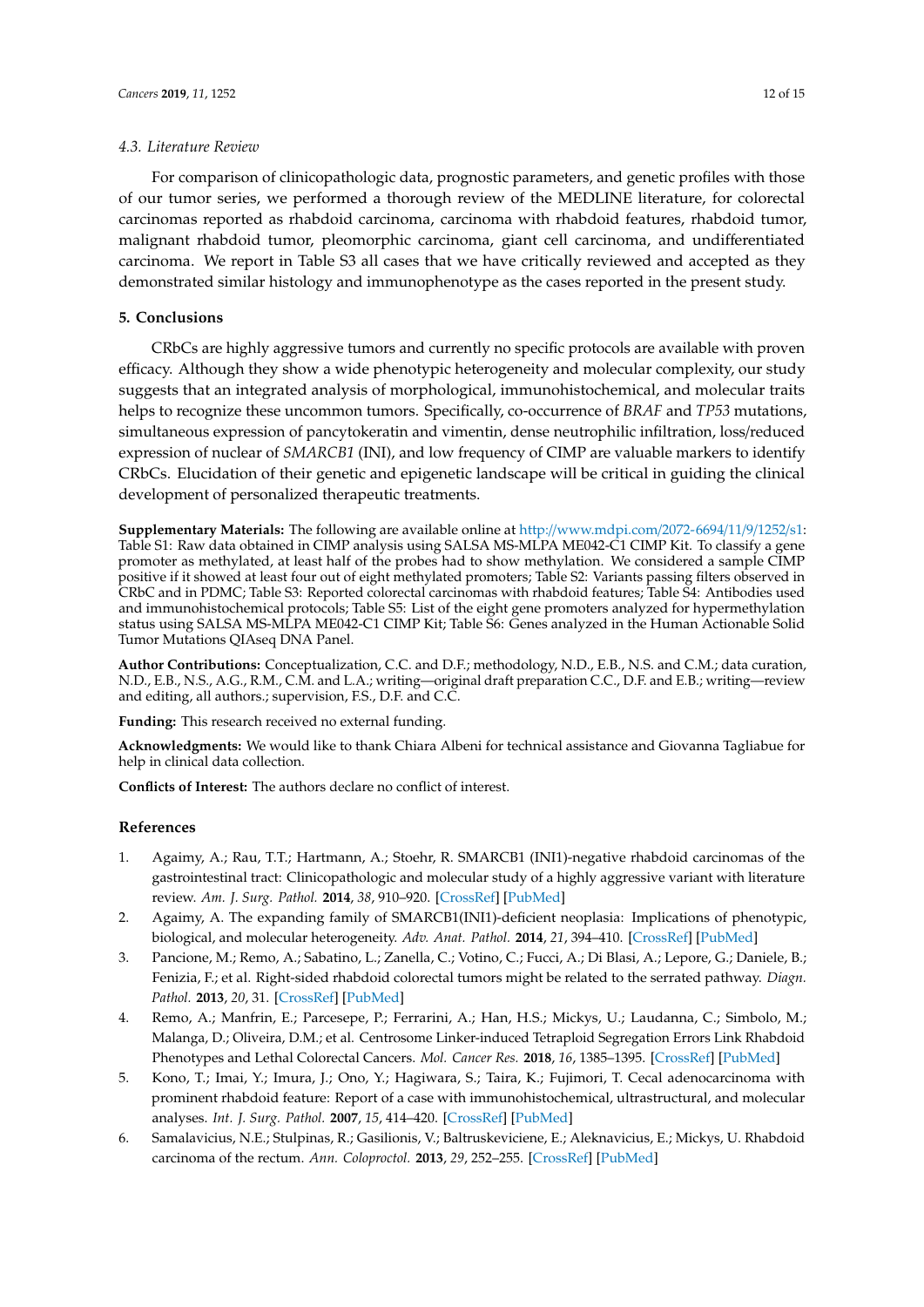- <span id="page-12-0"></span>7. Lee, S.H.; Seol, H.; Kim, W.Y.; Lim, S.D.; Kim, W.S.; Hwang, T.S.; Han, H.S. Rhabdoid colorectal carcinomas: Reports of two cases. *Korean. J. Pathol.* **2013**, *47*, 372–377. [\[CrossRef\]](http://dx.doi.org/10.4132/KoreanJPathol.2013.47.4.372)
- <span id="page-12-1"></span>8. Moussaly, E.; Atallah, J.P. A rare case of undifferentiated carcinoma of the colon with rhabdoid features: A case report and review of the literature. *Case Rep. Oncol. Med.* **2015**, *2015*, 531348. [\[CrossRef\]](http://dx.doi.org/10.1155/2015/531348)
- <span id="page-12-2"></span>9. Kalyan, A.; Pasricha, G.; Monga, D.; Singhi, A.; Bahary, N. Case report of rhabdoid colon cancer and review of literature. *Clin. Colorectal. Cancer* **2015**, *14*, e5–e8. [\[CrossRef\]](http://dx.doi.org/10.1016/j.clcc.2014.09.013)
- <span id="page-12-3"></span>10. Wang, J.; Andrici, J.; Sioson, L.; Clarkson, A.; Sheen, A.; Farzin, M.; Toon, C.W.; Turchini, J.; Gill, A.J. Loss of INI1 expression in colorectal carcinoma is associated with high tumor grade, poor survival, BRAFV600E mutation, and mismatch repair deficiency. *Hum. Pathol.* **2016**, *55*, 83–90. [\[CrossRef\]](http://dx.doi.org/10.1016/j.humpath.2016.04.018)
- <span id="page-12-4"></span>11. Agaimy, A.; Daum, O.; Märkl, B.; Lichtmannegger, I.; Michal, M.; Hartmann, A. SWI/SNF Complex-deficient Undifferentiated/Rhabdoid Carcinomas of the Gastrointestinal Tract: A Series of 13 Cases Highlighting Mutually Exclusive Loss of SMARCA4 and SMARCA2 and Frequent Co-inactivation of SMARCB1 and SMARCA2. *Am. J. Surg. Pathol.* **2016**, *40*, 544–553. [\[CrossRef\]](http://dx.doi.org/10.1097/PAS.0000000000000554) [\[PubMed\]](http://www.ncbi.nlm.nih.gov/pubmed/26551623)
- <span id="page-12-5"></span>12. Pancione, M.; Di Blasi, A.; Sabatino, L.; Fucci, A.; Dalena, A.M.; Palombi, N.; Colantuoni, V. A novel case of rhabdoid colon carcinoma associated with a positive CpG island methylator phenotype and BRAF mutation. *Hum. Pathol.* **2011**, *42*, 1047–1052. [\[CrossRef\]](http://dx.doi.org/10.1016/j.humpath.2010.10.016) [\[PubMed\]](http://www.ncbi.nlm.nih.gov/pubmed/21315413)
- 13. Bak, M.; Teglbjaerg, P.S. Pleomorphic (giant cell) carcinoma of the intestine. An immunohistochemical and electron microscopic study. *Cancer* **1989**, *64*, 2557–2564. [\[CrossRef\]](http://dx.doi.org/10.1002/1097-0142(19891215)64:12<2557::AID-CNCR2820641225>3.0.CO;2-G)
- 14. Chetty, R.; Bhathal, P.S. Caecal adenocarcinoma with rhabdoid phenotype: An immunohistochemical and ultrastructural analysis. *Virchows Arch. A Pathol. Anat. Histopathol.* **1993**, *422*, 179–182. [\[CrossRef\]](http://dx.doi.org/10.1007/BF01607171) [\[PubMed\]](http://www.ncbi.nlm.nih.gov/pubmed/7682022)
- 15. Yang, A.H.; Chen, W.Y.; Chiang, H. Malignant rhabdoid tumour of colon. *Histopathology* **1994**, *24*, 89–91. [\[CrossRef\]](http://dx.doi.org/10.1111/j.1365-2559.1994.tb01278.x) [\[PubMed\]](http://www.ncbi.nlm.nih.gov/pubmed/7848396)
- 16. Macak, J.; Kodet, R. Rectal adenocarcinoma with rhabdoid phenotype. *Pathologica* **1995**, *87*, 696–699. [\[PubMed\]](http://www.ncbi.nlm.nih.gov/pubmed/8927435)
- 17. Marcus, V.A.; Viloria, J.; Owen, D.; Tsao, M.S. Malignant rhabdoid tumor of the colon. Report of a case with molecular analysis. *Dis. Colon. Rectum.* **1996**, *39*, 1322–1326. [\[CrossRef\]](http://dx.doi.org/10.1007/BF02055131) [\[PubMed\]](http://www.ncbi.nlm.nih.gov/pubmed/8918447)
- 18. Nakamura, I.; Nakano, K.; Nakayama, K.; Ishii, Y.; Ohta, K.; Takahashi, M.; Takenoshita, S. Malignant rhabdoid tumor of the colon: Report of a case. *Surg. Today* **1999**, *29*, 1083–1087. [\[CrossRef\]](http://dx.doi.org/10.1007/s005950050649)
- 19. Oh, H.K.; Cho, C.H.; Kum, Y.S. Adenocarcinoma of the sigmoid colon with prominent rhabdoid features: A case report. *Korean. J. Pathol.* **2008**, *42*, 63–65.
- 20. Mastoraki, A.; Kotsilianou, O.; Papanikolaou, I.S.; Foukas, P.G.; Sakorafas, G.; Safioleas, M. Malignant rhabdoid tumor of the large intestine. *Int. J. Colorectal. Dis.* **2009**, *24*, 1357–1358. [\[CrossRef\]](http://dx.doi.org/10.1007/s00384-009-0717-z)
- 21. Han, S.L.; Li, J.L.; Liu, Z.; Cheng, J.; Guo, S.C.; Wu, S.L. Malignant rhabdoid tumor of rectum: Report of a case. *Tech. Coloproctol.* **2010**, *14*, 199–200. [\[CrossRef\]](http://dx.doi.org/10.1007/s10151-010-0575-2) [\[PubMed\]](http://www.ncbi.nlm.nih.gov/pubmed/20390315)
- 22. Baba, Y.; Uchiyama, T.; Hamada, K.; Ishihara, Y.; Tanaka, H.; Isono, Y.; Ajioka, Y. A case report of undifferentiated carcinoma of the sigmoid colon with rhabdoid features. *Nihon Shokakibyo Gakkai Zasshi* **2014**, *111*, 1384–1390. [\[PubMed\]](http://www.ncbi.nlm.nih.gov/pubmed/24998729)
- 23. Romera Barba, E.; Sanchez Perez, A.; Duque Perez, C.; Garcia Marcilla, J.A.; Vazquez Rojas, J.L. Malignant rhabdoid tumor of the colon: A case report. *Cir. Esp.* **2014**, *92*, 638–640. [\[CrossRef\]](http://dx.doi.org/10.1016/j.ciresp.2014.02.004) [\[PubMed\]](http://www.ncbi.nlm.nih.gov/pubmed/24856151)
- 24. Cho, I.J.; Kim, S.S.; Min, Y.D.; Noh, M.W.; Hong, R. Poorly differentiated cecal adenocarcinoma showing prominent rhabdoid feature combined with appendiceal mucinous cystadenoma: A case report and review of the literature. *Oncol. Lett.* **2015**, *9*, 1527–1530. [\[CrossRef\]](http://dx.doi.org/10.3892/ol.2015.2905) [\[PubMed\]](http://www.ncbi.nlm.nih.gov/pubmed/25788994)
- 25. Dhavaleshwar, D.; Clarke, K. Malignant Extrarenal Rhabdoid Tumor (MERT) of the Colon. *Pract. Gastroenterol.* **2015**, *65*, 64–66.
- <span id="page-12-6"></span>26. D'Amico, F.; Bertacco, A.; Cesari, M.; Mescoli, C.; Caturegli, G.; Gondolesi, G.; Cillo, U. Extraordinary disease-free survival in a rare malignant extrarenal rhabdoid tumor: A case report and review of the literature. *J. Med. Case. Rep.* **2018**, *12*, 39. [\[CrossRef\]](http://dx.doi.org/10.1186/s13256-017-1554-2)
- <span id="page-12-7"></span>27. Bond, C.E.; Whitehall, V.L.J. How the BRAF V600E Mutation Defines a Distinct Subgroup of Colorectal Cancer: Molecular and Clinical Implications. *Gastroenterol. Res. Pract.* **2018**, *2018*, 9250757. [\[CrossRef\]](http://dx.doi.org/10.1155/2018/9250757)
- <span id="page-12-8"></span>28. Remo, A.; Zanella, C.; Molinari, E.; Talamini, A.; Tollini, F.; Piacentini, P.; Battaglia, P.; Baritono, E.; Bonetti, A.; Lanza, F.; et al. Rhabdoid carcinoma of the colon: A distinct entity with a very aggressive behavior: A case report associated with a polyposis coli and review of the literature. *Int. J. Surg. Pathol.* **2012**, *20*, 185–190. [\[CrossRef\]](http://dx.doi.org/10.1177/1066896911415405)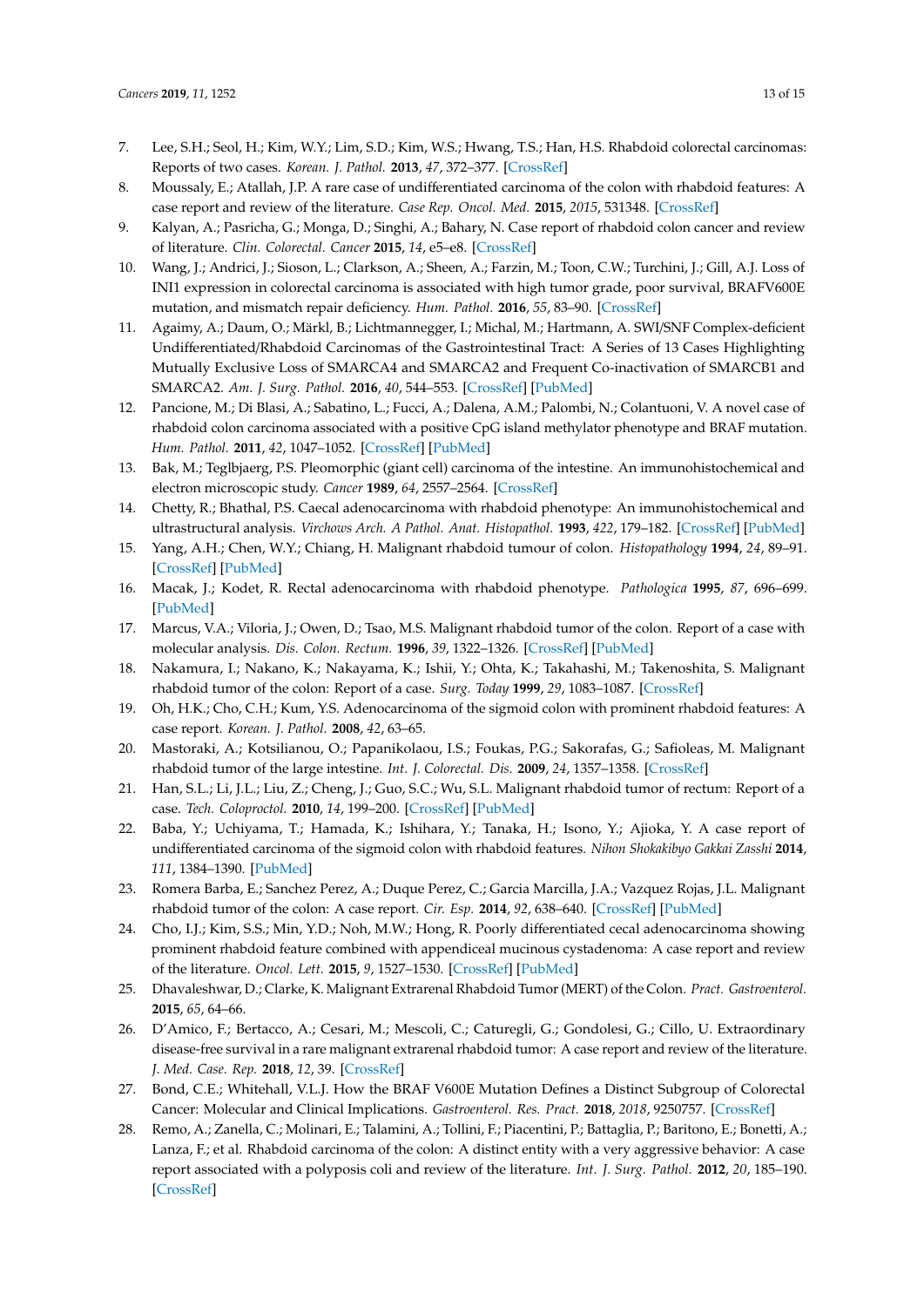- <span id="page-13-0"></span>29. Geiger, T.R.; Peeper, D.S. Metastasis mechanisms. *Biochim. Biophys. Acta* **2009**, *1796*, 293–308. [\[CrossRef\]](http://dx.doi.org/10.1016/j.bbcan.2009.07.006)
- <span id="page-13-1"></span>30. Thiery, J.P.; Sleeman, J.P. Complex networks orchestrate epithelial-mesenchymal transitions. *Nat. Rev. Mol. Cell Biol.* **2006**, *7*, 131–142. [\[CrossRef\]](http://dx.doi.org/10.1038/nrm1835)
- <span id="page-13-2"></span>31. Ryu, H.S.; Chung, J.H.; Lee, K.; Shin, E.; Jing, J.; Choe, G.; Kim, H.; Xu, X.; Lee, H.E.; Kim, D.G.; et al. Overexpression of epithelial-mesenchymal transition-related markers according to cell dedifferentiation: Clinical implications as an independent predictor of poor prognosis in cholangiocarcinoma. *Hum. Pathol.* **2012**, *43*, 2360–2370. [\[CrossRef\]](http://dx.doi.org/10.1016/j.humpath.2012.07.004) [\[PubMed\]](http://www.ncbi.nlm.nih.gov/pubmed/23084587)
- <span id="page-13-3"></span>32. Mitselou, A.; Galani, V.; Skoufi, U.; Arvanitis, D.L.; Lampri, E.; Ioachim, E. Syndecan-1, Epithelial-Mesenchymal Transition Markers (E-cadherin/β-catenin) and Neoangiogenesis-related Proteins (PCAM-1 and Endoglin) in Colorectal Cancer. *Anticancer Res.* **2016**, *36*, 2271–2280. [\[PubMed\]](http://www.ncbi.nlm.nih.gov/pubmed/27127133)
- <span id="page-13-4"></span>33. Gupta, P.B.; Onder, T.T.; Jiang, G.; Tao, K.; Kuperwasser, C.; Weinberg, R.A.; Lander, E.S. Identification of selective inhibitors of cancer stem cells by high-throughput screening. *Cell* **2009**, *138*, 645–659. [\[CrossRef\]](http://dx.doi.org/10.1016/j.cell.2009.06.034) [\[PubMed\]](http://www.ncbi.nlm.nih.gov/pubmed/19682730)
- <span id="page-13-5"></span>34. Choi, J.E.; Bae, J.S.; Kang, M.J.; Chung, M.J.; Jang, K.Y.; Park, H.S.; Moon, W.S. Expression of epithelial-mesenchymal transition and cancer stem cell markers in colorectal adenocarcinoma: Clinicopathological significance. *Oncol. Rep.* **2017**, *38*, 1695–1705. [\[CrossRef\]](http://dx.doi.org/10.3892/or.2017.5790) [\[PubMed\]](http://www.ncbi.nlm.nih.gov/pubmed/28677737)
- <span id="page-13-6"></span>35. De Smedt, L.; Palmans, S.; Andel, D.; Govaere, O.; Boeckx, B.; Smeets, D.; Galle, E.; Wouters, J.; Barras, D.; Suffiotti, M.; et al. Expression profiling of budding cells incolorectal cancer reveals an EMT-like phenotype and molecular subtype switching. *Br. J. Cancer* **2017**, *116*, 58–65. [\[CrossRef\]](http://dx.doi.org/10.1038/bjc.2016.382)
- <span id="page-13-7"></span>36. Harikrishnan, K.N.; Chow, M.Z.; Baker, E.K.; Pal, S.; Bassal, S.; Brasacchio, D.; Wang, L.; Craig, J.M.; Jones, P.L.; Sif, S.; et al. Brahma links the SWI/SNF chromatin-remodeling complex with MeCP2-dependent transcriptional silencing. *Nat. Genet.* **2005**, *37*, 254–264.
- <span id="page-13-8"></span>37. Sévenet, N.; Lellouch-Tubiana, A.; Schofield, D.; Hoang-Xuan, K.; Gessler, M.; Birnbaum, D.; Jeanpierre, C.; Jouvet, A.; Delattre, O. Spectrum of hSNF5/INI1 somatic mutations in human cancer and genotype-phenotype correlations. *Hum. Mol. Genet.* **1999**, *8*, 2359–2368. [\[CrossRef\]](http://dx.doi.org/10.1093/hmg/8.13.2359)
- <span id="page-13-9"></span>38. Landau, M.S.; Kuan, S.F.; Chiosea, S.; Pai, R.K. BRAF-mutated microsatellite stable colorectal carcinoma: An aggressive adenocarcinoma with reduced CDX2 and increased cytokeratin 7 immunohistochemical expression. *Hum. Pathol.* **2014**, *45*, 1704–1712. [\[CrossRef\]](http://dx.doi.org/10.1016/j.humpath.2014.04.008)
- 39. Pai, R.K.; Jayachandran, P.; Koong, A.C.; Chang, D.T.; Kwok, S.; Ma, L.; Arber, D.A.; Balise, R.R.; Tubbs, R.R.; Shadrach, B.; et al. BRAF-mutated, microsatellite-stable adenocarcinoma of the proximal colon: An aggressive adenocarcinoma with poor survival, mucinous differentiation, and adverse morphologic features. *Am. J. Surg. Pathol.* **2012**, *36*, 744–752. [\[CrossRef\]](http://dx.doi.org/10.1097/PAS.0b013e31824430d7)
- <span id="page-13-10"></span>40. Digiacomo, N.; Bolzacchini, E.; Veronesi, G.; Cerutti, R.; Sahnane, N.; Pinotti, G.; Bregni, M.; Artale, S.; Verusio, C.; Crivelli, F.; et al. Neuroendocrine Differentiation, Microsatellite Instability, and Tumor-infiltrating Lymphocytes in Advanced Colorectal Cancer with BRAF Mutation. *Clin. Colorectal. Cancer* **2019**, *18*, e251–e260. [\[CrossRef\]](http://dx.doi.org/10.1016/j.clcc.2018.12.003)
- <span id="page-13-11"></span>41. Barras, D.; Missiaglia, E.; Wirapati, P.; Sieber, O.M.; Jorissen, R.N.; Love, C.; Molloy, P.L.; Jones, I.T.; McLaughlin, S.; Gibbs, P.; et al. BRAF V600E Mutant Colorectal Cancer Subtypes Based on GeneExpression. *Clin. Cancer Res.* **2017**, *23*, 104–115. [\[CrossRef\]](http://dx.doi.org/10.1158/1078-0432.CCR-16-0140) [\[PubMed\]](http://www.ncbi.nlm.nih.gov/pubmed/27354468)
- <span id="page-13-12"></span>42. Mizuno, R.; Kawada, K.; Itatani, Y.; Ogawa, R.; Kiyasu, Y.; Sakai, Y. The Role of Tumor-Associated Neutrophils in Colorectal Cancer. *Int. J. Mol. Sci.* **2019**, *20*, 529. [\[CrossRef\]](http://dx.doi.org/10.3390/ijms20030529) [\[PubMed\]](http://www.ncbi.nlm.nih.gov/pubmed/30691207)
- <span id="page-13-13"></span>43. Rao, H.L.; Chen, J.W.; Li, M.; Xiao, Y.B.; Fu, J.; Zeng, Y.X.; Cai, M.Y.; Xie, D. Increased intratumoral neutrophil in colorectal carcinomas correlates closely with malignant phenotype and predicts patients' adverse prognosis. *PLoS ONE* **2012**, *7*, e30806. [\[CrossRef\]](http://dx.doi.org/10.1371/journal.pone.0030806) [\[PubMed\]](http://www.ncbi.nlm.nih.gov/pubmed/22295111)
- <span id="page-13-14"></span>44. Bond, C.E.; Umapathy, A.; Ramsnes, I.; Greco, S.A.; Zhao, Z.Z.; Mallitt, K.A.; Buttenshaw, R.L.; Montgomery, G.W.; Leggett, B.A.; Whitehall, V.L. p53 mutation is common in microsatellite stable, BRAF mutant colorectal cancers. *Int. J. Cancer* **2012**, *130*, 1567–1576. [\[CrossRef\]](http://dx.doi.org/10.1002/ijc.26175) [\[PubMed\]](http://www.ncbi.nlm.nih.gov/pubmed/21557216)
- <span id="page-13-15"></span>45. Bond, C.E.; Nancarrow, D.J.; Wockner, L.F.; Wallace, L.; Montgomery, G.W.; Leggett, B.A.; Whitehall, V.L. Microsatellite stable colorectal cancers stratified by the BRAF V600E mutation show distinct patterns of chromosomal instability. *PLoS ONE* **2014**, *9*, e91739. [\[CrossRef\]](http://dx.doi.org/10.1371/journal.pone.0091739) [\[PubMed\]](http://www.ncbi.nlm.nih.gov/pubmed/24651849)
- <span id="page-13-16"></span>46. Nakamura, T.; Mitomi, H.; Kanazawa, H.; Ohkura, Y.; Watanabe, M. Tumor budding as an index to identify high-risk patients with stage II colon cancer. *Dis. Colon. Rectum.* **2008**, *51*, 568–572. [\[CrossRef\]](http://dx.doi.org/10.1007/s10350-008-9192-9) [\[PubMed\]](http://www.ncbi.nlm.nih.gov/pubmed/18286339)